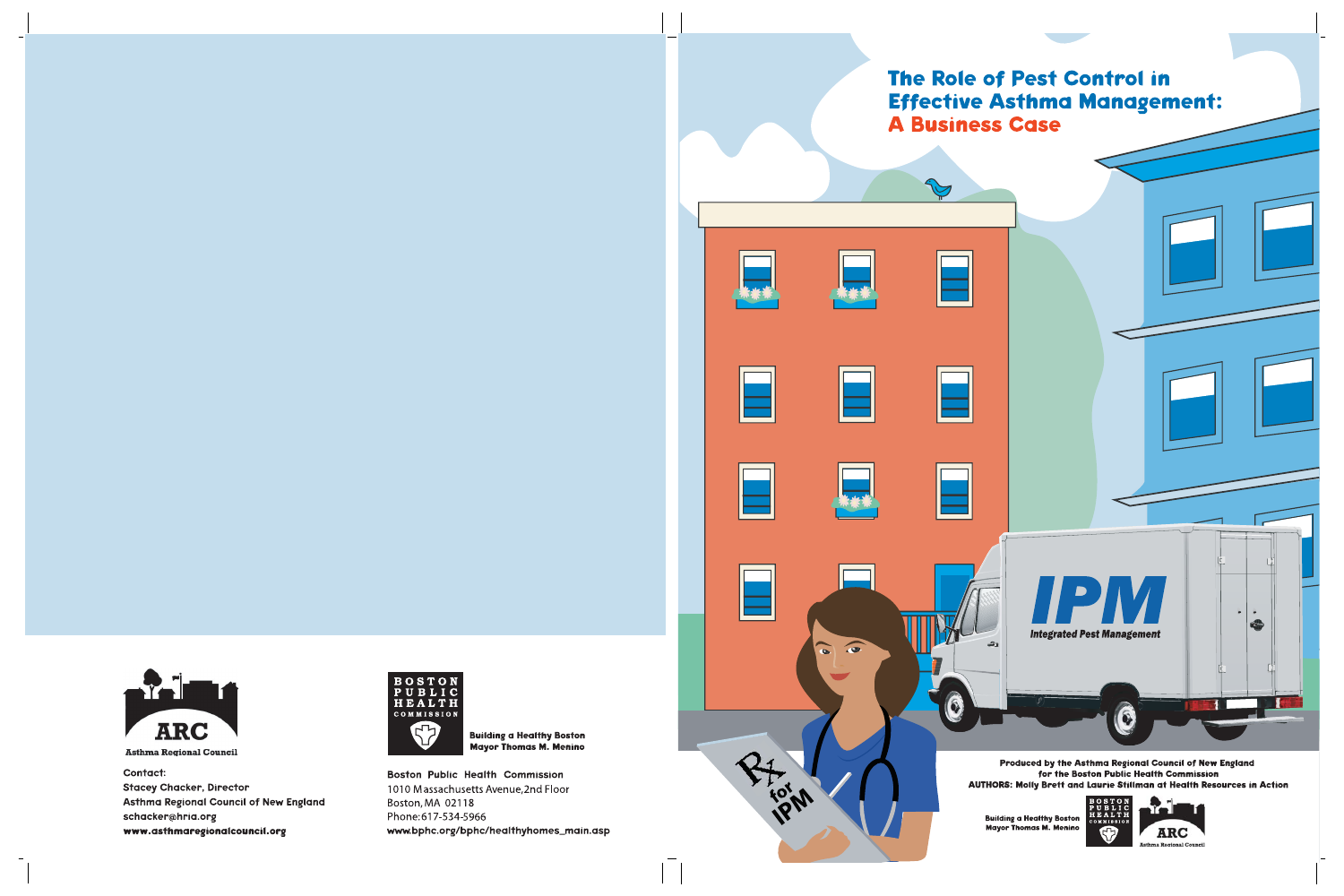# **The Role of Pest Control in Effective Asthma Management: A Business Case**

**Produced by the Asthma Regional Council of New England for the Boston Public Health Commission**

**AUTHORS: Molly Brett and Laurie Stillman at Health Resources in Action** 

**Contact: Stacey Chacker, Director Asthma Regional Council of New England schacker@hria.org www.asthmaregionalcouncil.org**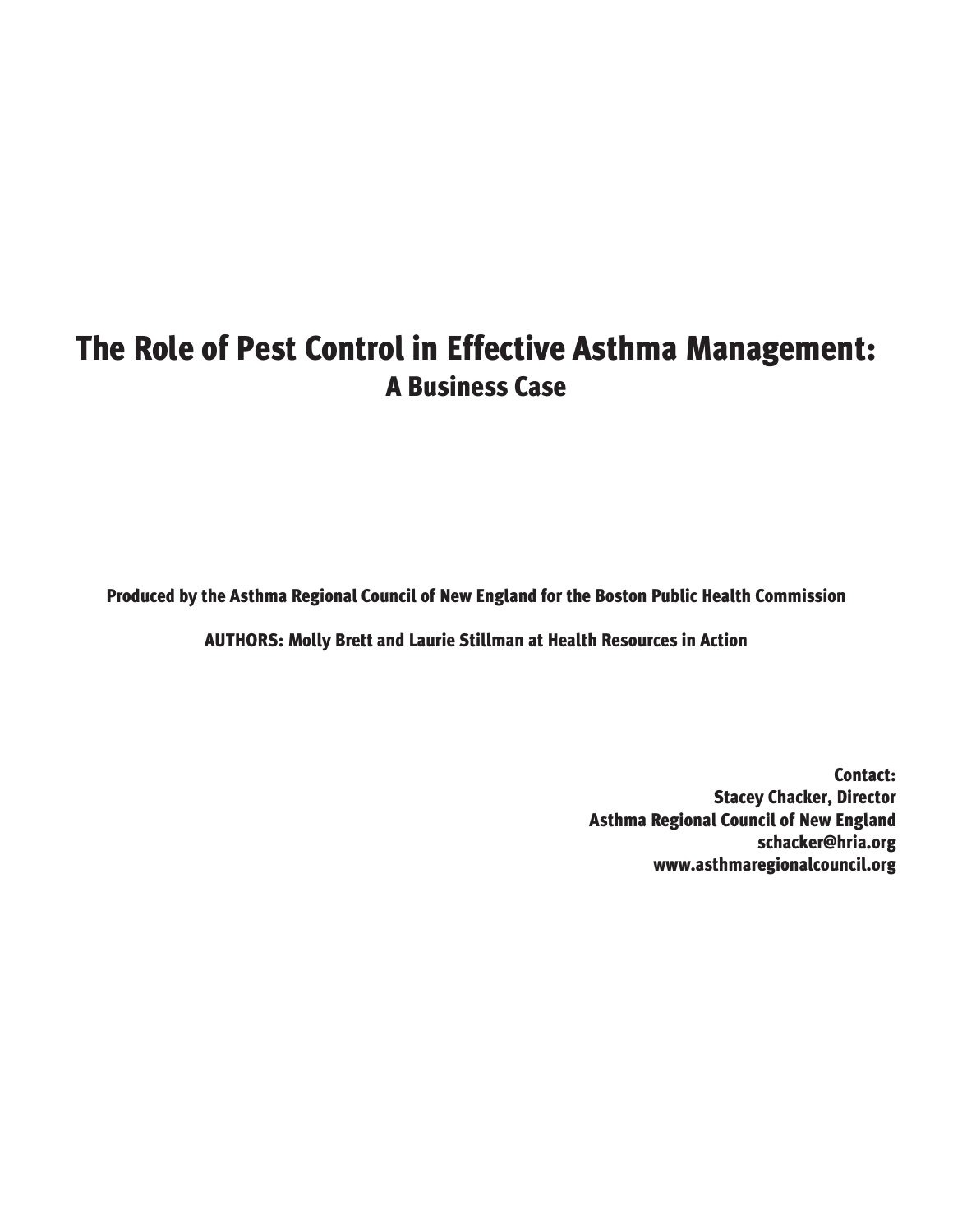Acknowledgments:

This paper was developed under the auspices and direction of the New England Asthma Regional Council (ARC) and the Boston Public Health Commission (BPHC). It was made possible by funding from the W.K. Kellogg Foundation.

As a coalition of public agencies, non-governmental organizations, and researchers, the New England Asthma Regional Council brings together the diverse perspectives and resources of health, housing, education, and environment organizations to reduce the impact of asthma across New England. ARC is a program of Health Resources in Action (formerly known as The Medical Foundation). **www.asthmaregionalcouncil.org**

The Boston Public Health Commission, founded in 1799, was the first city health department in the country. The Commission's mission is to protect, preserve, and promote the health and well-being of residents, particularly those who are most vulnerable. Through community-based health improvement projects in asthma, diabetes, cancer, infant mortality, elder health, cardiovascular health and other areas, the Commission is seeking to restructure and transform health care delivery systems to reduce the burden of disease and eliminate racial disparities in health outcomes.

### **http://www.bphc.org/programs/cib/healthyhomescommunitysupports/ healthyhomes/Pages/Home.aspx**

This paper is a product of the Healthy Pest Free Housing Initiative (HPFHI). HPFHI is a collaborative effort involving ARC, the BPHC, and housing, health, advocacy and academic institutions, designed to reduce pest infestation and pesticide use in public and affordable housing in Boston. HPFHI is funded with support from the W.K. Kellogg Foundation and the U.S. Environmental Protection Agency. The primary focus of HPFHI is to improve the health and quality of life of residents through the implementation of integrated pest management (IPM), a safer and more effective alternative to traditional pest control. IPM relies on managers, residents and pest control companies working together to reduce pest infestation.

The authors wish to thank Margaret Reid and Emily Litonjua from the Boston Public Health Commission for their guidance. We are grateful to Marta Hernandez at the New York City Department of Health and Mental Hygiene for generously sharing information and data from the city's outstanding IPM program. We also wish to thank Dr. Elizabeth Woods, Children's Hospital Boston, for her helpful comments. Finally, thank you to Dr. Polly Hoppin and Molly Jacobs from the University of Massachusetts Lowell, whose research for ARC's paper *Investing in Best Practices for Asthma: a Business Case for Education and Environmental Interventions* proved an invaluable resource in writing this report.

- Molly Brett, Program Coordinator at the Asthma Regional Council of New England
- Laurie Stillman, MM, Director of the Public Health Policy and Strategies Center at Health Resources in Action, Boston, Massachusetts

*August 2009*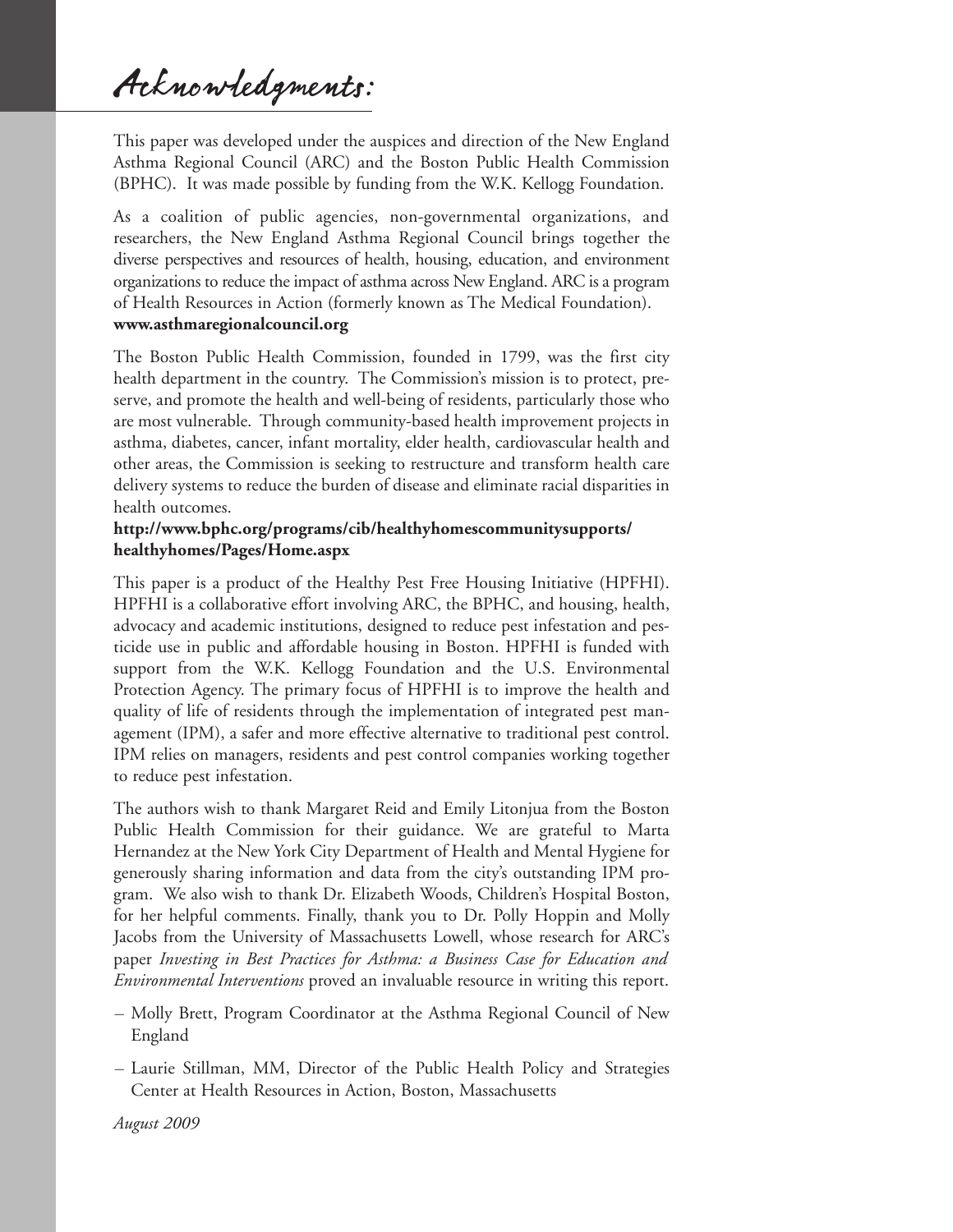# Executive Summary

As research continues to establish a firm link between asthma and certain environmental factors, experts increasingly identify environmental trigger interventions as important components of asthma management. Interventions are most effective when they are multi-faceted and tailored to address exposures. Recently, the New England Asthma Regional Council (ARC) produced a business case demonstrating that education and in-home multi-faceted environmental interventions are sound investments for patients with persistent asthma.1 Now, ARC has partnered with the Boston Public Health Commission to produce a business case documenting the costs and benefits of one particular environmental intervention: pest management education and services for certain high-risk asthma patients.<sup>\*</sup>

The case for pest management services is grounded in research suggesting that pests both cause and trigger asthma. Children who are both exposed and allergic to a specific pest and/or rodent allergen (primarily cockroaches and mice) are many times more likely to require hospitalization for their asthma than children who were not allergic or exposed to the allergen.

Seminal research on in-home environmental intervention programs reveals that reductions in allergen levels significantly correlate with reduced complications of asthma, including fewer unscheduled asthma-related hospital visits. Allergen reduction efforts can assume a variety of forms, from education about asthma triggers and provision of basic supplies to actual pest management services. Integrated pest management (IPM) is a prevention-based approach to pest control that reduces the need for pesticides: IPM represents a safe and effective method for reducing allergen levels in the homes of asthma patients whose conditions warrant professional pest services.

Given the high costs of medications and hospital visits for patients and payers, pest management demands consideration by the health sector as a reasonable intervention for asthma patients. An analysis of the research on costs and health benefits of pest management demonstrates that, relative to standard clinical methods of asthma management, IPM education and services are cost-effective interventions for certain high-risk asthma patients.

#### Recommendations:

- For patients with persistent asthma, clinicians should use skin or in vitro testing to determine sensitivity to particular indoor allergens, including cockroaches and mice. Providers should use patients' medical histories to assess potential allergen exposures.
- All asthma patients with moderate to severe persistent asthma who are potentially exposed to pest and rodent allergens should be provided education around the potential role of these exposures in their asthma, as well as integrated pest management techniques. Lowincome asthma patients should be provided with basic pest prevention and management supplies as part of their education.
- For patients who are diagnosed with persistent asthma, sensitized and exposed to one or more pest allergen, and live in low-income households, insurers should consider reimbursing or arranging for professional integrated pest management services as part of the patients' treatment plan.

<sup>\*</sup> A wide variety of factors correlate with increased risk of asthma exacerbations. In this paper, we use the term "high-risk" asthma patients to refer to patients who fit the following characteristics: moderate to severe persistent asthma; one or more Emergency Department visit, hospitalization or unscheduled physician visit in 6 months for their asthma; use of more than 3 rescue medications in 6 months. (We recommend that a subset of this group of patients – those exposed and sensitized to a particular pest allergen – receive IPM services).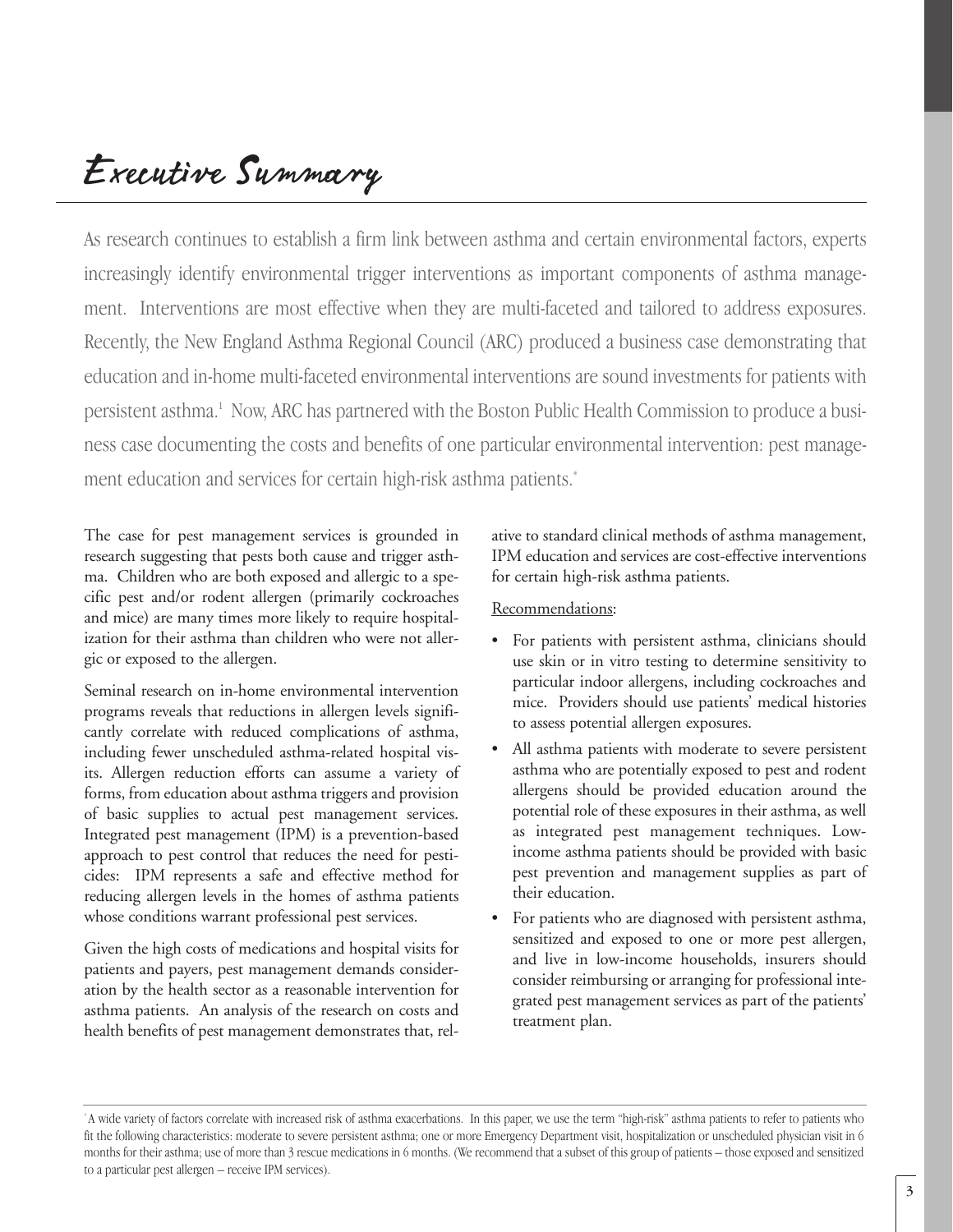The Role of Pest Control in Effective Asthma Mangement:<br>A BUSINESS CASE

Produced by the Asthma Regional Council of New England for the Boston Public Health Commission

In 2000, the United States Department of Health and Human Services declared, "We are facing an asthma epidemic," capturing the concerns of the health care and public health arenas as asthma rates in our nation continued to climb.2 Asthma is a chronic lung disease which strikes nearly 11 percent of Americans at some point during their lifetime,<sup>3</sup> impacting the health, well-being, and quality of life of millions of children and adults nationwide. The burden is most severe in populations with lower socio-economic status and among certain racial/ethnic minority groups. In addition, there is a growing body of evidence that those living in low-income neighborhoods have higher rates of asthma.<sup>4,5</sup> In 2006, 22.9 million Americans had asthma, and an estimated 12.4 million of them – or 54 percent – suffered an asthma attack.7 Asthma symptoms, when uncontrolled, result in preventable hospital visits, missed days of school and work, and other costly disruptions to many sectors of society.

Controlling asthma and managing asthma exacerbations costs our nation billions of dollars per year. In 2007, the United States bore \$14.7 billion in direct health care costs attributed to asthma, including \$6.2 billion for prescription drugs. The American Lung Association estimates another \$5 billion expended in indirect costs (lost productivity), bringing the total cost of asthma in America up to \$19.7 billion in 2007 alone.<sup>8</sup> This cost data is of particular consequence for the health care sector, for which asthma represents a significant drain on time and resources.

Indeed, asthma is a widespread, costly epidemic – an epidemic made even more troubling because asthma is, in fact, controllable. The health care sector is well-positioned to take the lead in aligning clinical practices with expert recommendations. In 2007, the Asthma Regional Council of New England (ARC) partnered with the University of Massachusetts Lowell and Children's Hospital Boston to produce a business case, *Investing in Best Practices for Asthma: A Business Case for Education and Environmental Interventions*, documenting the health benefits and costs associated with best practices in asthma management, specifically asthma education and in-home environmental interventions. The report, which examined published research studies, demonstrated that:<sup>1</sup>

- Education programs targeted to high-risk patients result in health improvements and can realize a **costsavings** (Return on Investment)
- Home-based environmental interventions targeted to high-risk patients result in health improvements when tailored to their exposures, and are considered **costeffective** (Reasonable cost compared to standard treatment with similar results)

This report takes a closer look at one particular homebased environmental intervention: integrated pest management to reduce exposure to pest allergens that cause and trigger asthma.

# Pests as Asthma Triggers

The case for providing pest management services to asthma patients is grounded in research suggesting that pest allergens both cause and trigger asthma. Researchers have induced physiological characteristics of bronchial asthma by sensitizing and exposing mice to house dust containing high concentrations of cockroach allergen, pointing to cockroach allergen as a potential cause of asthma.<sup>9</sup>

The impacts of pest exposures on health outcomes are striking:

• The landmark National Cooperative Inner City Asthma Study (NCICAS) found that children who were both allergic to cockroaches and exposed to high cockroach allergen levels were three times more likely to require hospitalization for their asthma than children who were not allergic or not exposed to cockroach allergen.<sup>10</sup>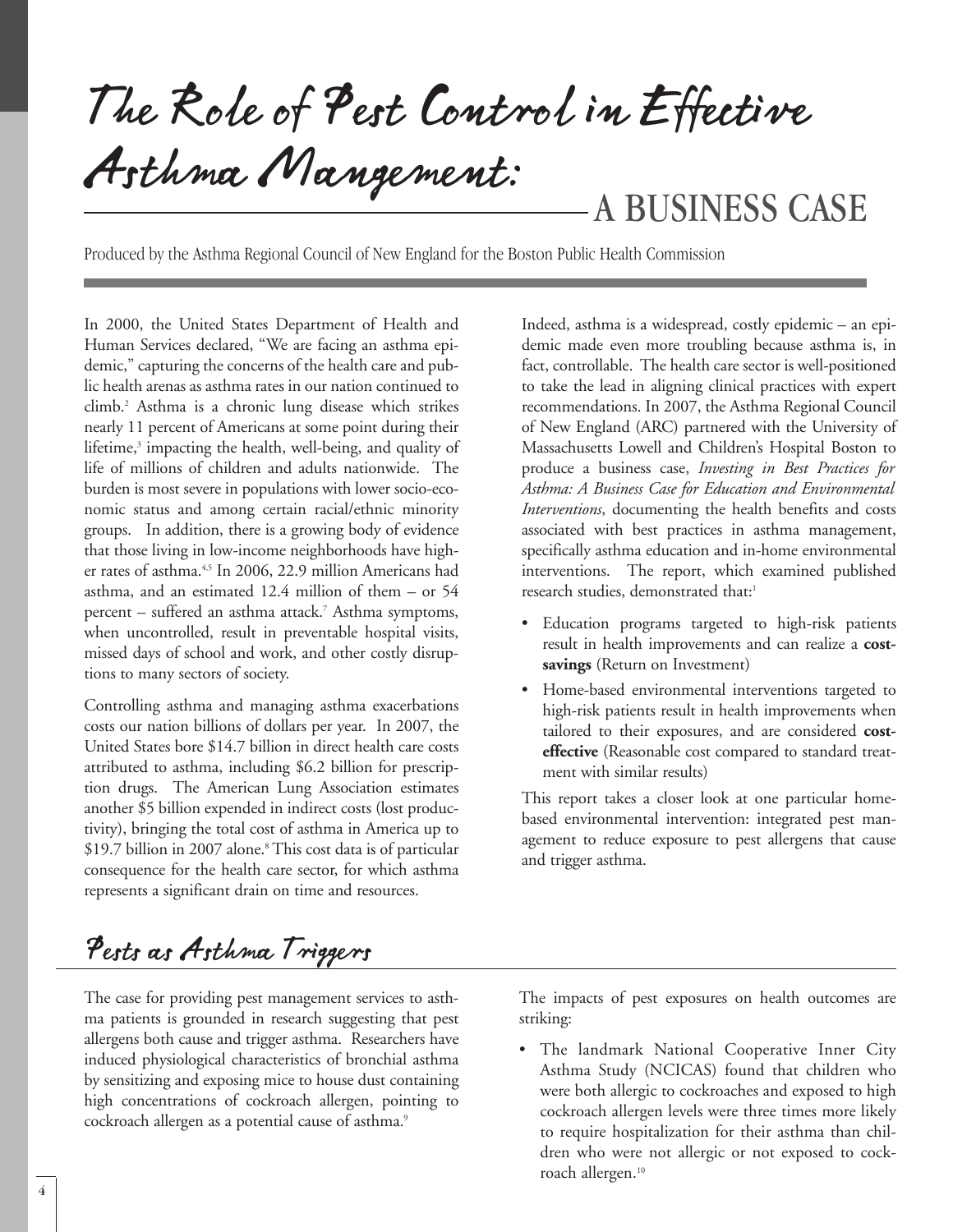• The Inner City Asthma Study (ICAS) revealed mouse allergen to be an independent risk factor for asthma morbidity: children who were sensitized to mouse allergen and exposed to it had significantly higher hospitalization rates, maximum symptom days, nights of lost sleep, and days when caretakers had to change plans due to asthma.<sup>11</sup>

The health consequences of cockroach and mouse allergen are more disconcerting in view of their prevalence in urban homes. ICAS researchers detected cockroach exposures in over 73% of urban homes and mouse exposures in 49% of homes.<sup>12</sup> Furthermore, skins tests reveal high levels of sensitization to these allergens: 69% of ICAS participants were sensitized to cockroach allergen and 28% were allergic to mouse allergen.<sup>13</sup> Together, these alarmingly high rates of sensitivity and exposure to mouse and cockroach allergens suggest that pests represent important and pervasive asthma triggers.

In light of an increasingly robust literature base, national asthma experts consider environmental interventions to control allergens among best practices for asthma manage-

ment. In its 2007 update to the authoritative *Guidelines for the Diagnosis and Management of Asthma*, the National Asthma Education and Prevention Program (NAEPP) outlines four components of achieving and maintaining long-term control of asthma.<sup>14</sup> As one of its key recommendations, the report advocates identification and reduction of exposure to allergens, irritants, and other factors proven to cause or exacerbate asthma. For patients sensitive to allergens, the report suggests a "multifaceted, comprehensive approach" to allergen-avoidance, including pest control measures. In particular, the guidelines recommend:

- Mouse allergen exposure can be reduced "by a combination of blocking access, low-toxicity pesticides, traps, and vacuuming and cleaning." (NAEPP pg.170)
- Cockroach allergen exposure can be reduced by properly storing food and garbage. "Poison baits, boric acid, and traps are preferred to other chemical agents, because the latter can be irritating when inhaled by persons who have asthma." (NAEPP pg.172)

# Evidence-based Health Interventions to Control Pests and Rodents

The NAEPP Guidelines recognize pest control as an important component of asthma management; however, pest management programs differ in their safety and effectiveness for reducing allergen levels and improving asthma outcomes. A review of the literature demonstrates that *integrated pest management* (IPM) is a safer, and frequently more effective long-term means of reducing the presence of pest allergens in homes and workplaces than traditional pest control methods.

# **Dangers of Traditional Methods**

Traditional pest control entails periodic broad-based application of pesticides in reaction to pest infestations. This approach presents particular concerns for asthma patients, as evidence suggests that pesticides, like pests, can both cause and trigger asthma.

- Researchers found that California toddlers exposed to insecticides were over twice as likely to develop asthma.15
- A Johns Hopkins study demonstrated that pesticides cause the muscles lining the airway to contract, restricting airflow and initiating or aggravating asthma attacks.<sup>16</sup>

In addition to asthma morbidity, pesticides have been linked to damage to the respiratory and nervous systems, injury to the reproductive organs, dysfunction of the immune and endocrine systems, birth defects, and cancer. 17

Principles of Integrated Pest Management:

- Identify pest problems through monitoring and inspection.
- Block pest entry points.
- Remove pests' food, water, and shelter.
- Use low-toxicity, low-risk pesticides only as needed.

IPM is an alternative to traditional pest control methods that is both more effective than traditional methods and poses fewer risks to asthma patients and other members of their households. IPM is a common-sense approach to pest management that emphasizes detecting and correcting conditions that lead to pest problems. IPM favors actions that prevent pest infestations, like blocking pest entryways and eliminating food and water sources; practitioners selectively use low-toxicity, low-risk pesticides as a last resort.<sup>18</sup>

Recent research shows IPM to be significantly more effective than traditional pest interventions:

• A 2004 study compared an IPM intervention that included vacuuming, baits, and insect growth regula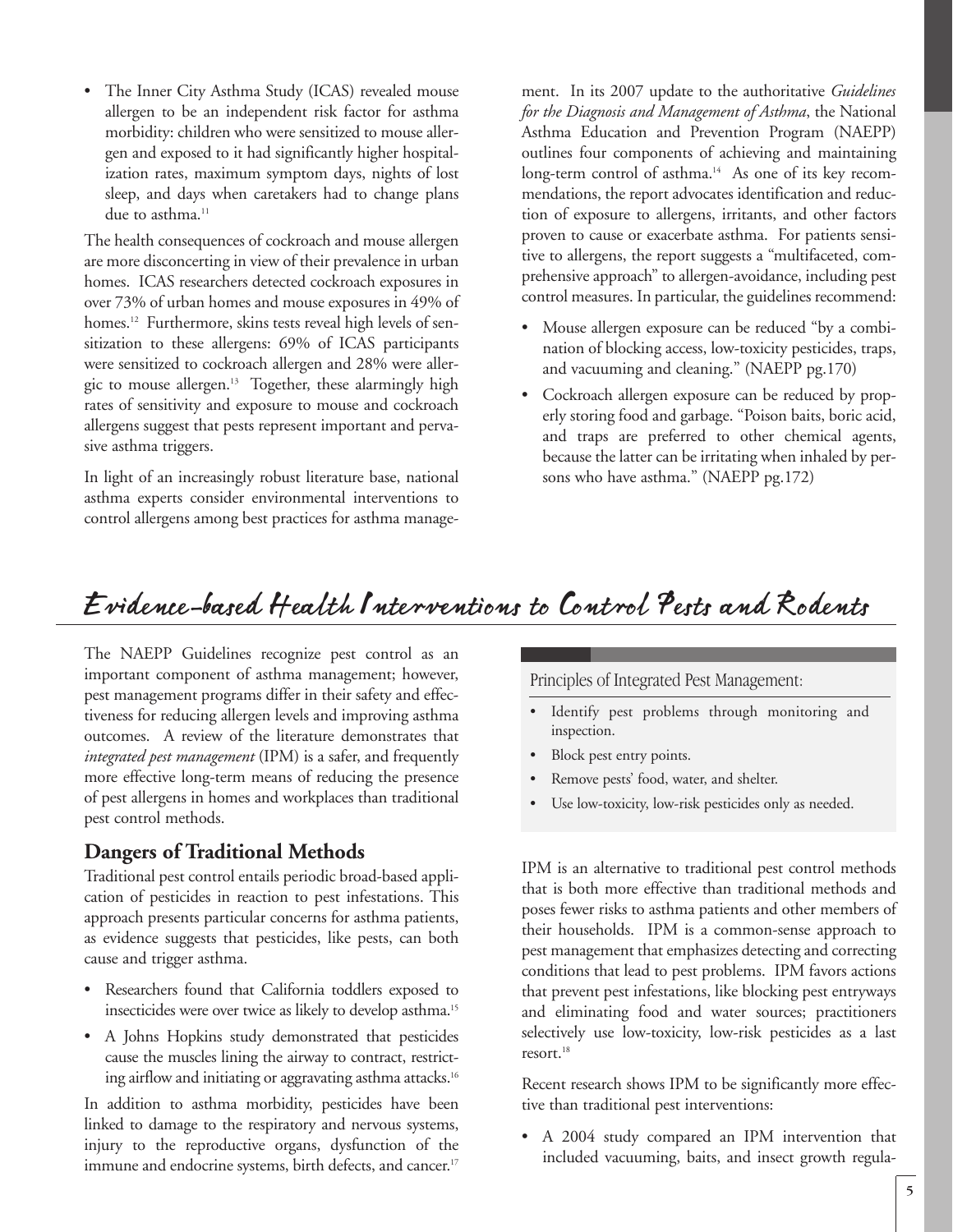tors with a traditional approach relying on sprays and insecticides to treat baseboards, cracks, and crevices. In the IPM group, cockroach populations decreased by over 84% by the fourth month of treatment, and the cockroach populations remained constant (under 5 per unit) for the rest of the intervention year. In the non-IPM group, cockroach populations remained steady for the first 5 months of the test and *increased* 300% over the summer.<sup>19</sup>

- IPM has also proven effective at reducing mouse allergen levels. In one study, a 5-month IPM intervention significantly decreased mouse allergen levels in kitchens and bedrooms of urban homes by, respectively, 78.8 and 77.3%. In comparison, allergen levels in homes assigned to a control group increased 319% in the kitchen and 358% in the bedroom.<sup>20</sup>
- Importantly, researchers have found that even *a single IPM visit* can effectively reduce infestations. In a study conducted in New York City public housing developments, researchers found that a single IPM visit, during which IPM services were conducted in kitchens and bathrooms, successfully lowered cockroach counts and allergen levels at three and six months after the visit (compared to units that received traditional pest control involving pesticide applications). The researchers concluded that one-time, low-cost, easily replicable IPM interventions are more effective than traditional pest control.<sup>21</sup>

In selecting a pest management practitioner, health professionals and individuals should be careful to ensure that these practitioners follow true integrated pest management techniques. IPM practitioners should provide both thorough, prevention-based pest control and resident education on how to control infestations in the future.<sup>22</sup>

# **Health Benefits of Allergen Reduction**

#### Evidence of Reasonable Cost

In the health care sector, a business case for a particular service exists if there are documented cost savings realized by investing in the intervention (Return on Investment) OR if the program is considered "cost-effective" – that is, if the cost of a new service is considered "reasonable" relative to costs of standard services, given the health benefits realized by the intervention.<sup>23</sup>

In light of research on the effectiveness of IPM and the health benefits of allergen reduction, a strong case exists for an investment by the health sector in IPM services for certain high-risk asthma patients.

A burgeoning evidence base demonstrates the significant health benefits of multifaceted allergen abatement interventions. Two recent research projects evaluated the health benefits and cost-effectiveness of in-home environmental interventions that included integrated pest management methods in addition to education and services that addressed other asthma triggers:

1. In 2004, the Inner City Asthma Study (ICAS) conducted a randomized controlled trial (RCT) to document the impact of allergen-reduction efforts on asthma outcomes for urban children with moderate-to-severe persistent asthma. During a two-year in-home intervention that included IPM education and remediation (e.g. proper cleaning and food storage, sealing entry points, using gel baits), and supplies tailored to the patient's sensitization and pest exposures, reductions in levels of cockroach and dust-mite allergen significantly correlated with reduced complications of asthma. The benefits of the intervention included:

- Fewer days with symptoms
- Reductions in caretakers' and children's lost sleep
- Fewer school days missed by the children in the intervention group
- 2.1 fewer unscheduled asthma-related visits to the emergency department (ED) or clinic per child per year<sup>24</sup>

The intervention, which cost \$1,469 per patient, was found to be a cost-effective means of reducing asthma symptom days, relative to costs of standard services.<sup>25</sup>

2. A second RCT (2005) documented the impact of a oneyear high-intensity environmental intervention in households of low-income children with persistent asthma. The intervention included in-home instruction in and demon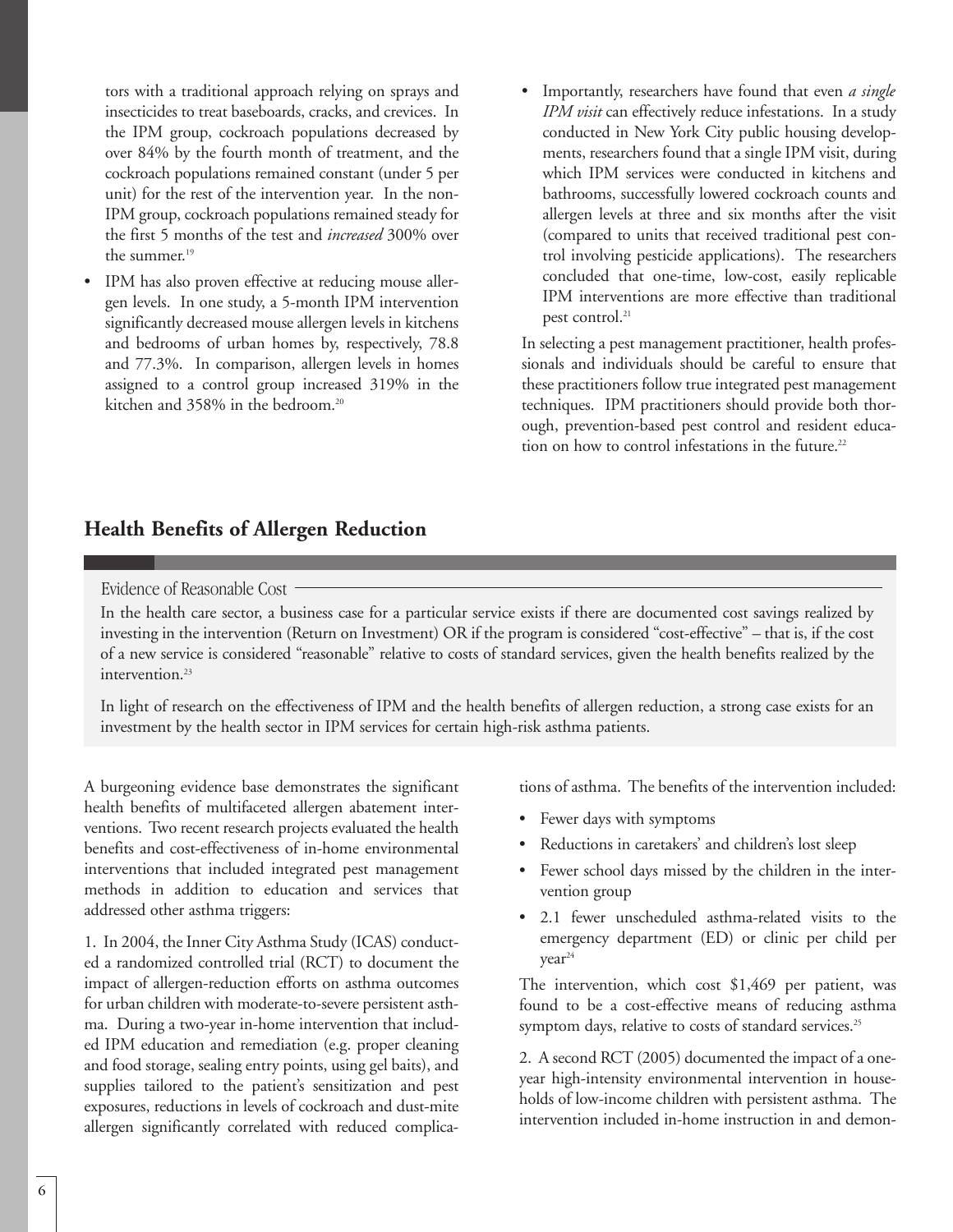stration of IPM methods (e.g. proper cleaning and food storage techniques, using of gel baits, blocking of pest entry points, avoiding pesticides).<sup>26</sup> In comparison with a low-intensity control group, the benefits of the high-intensity intervention included:

- Fewer symptom days
- A 17% reduction in the proportion of participants utilizing urgent health services for their asthma

The high-intensity intervention cost \$1,124 per patient. Due to the decrease in urgent care utilization, researchers projected 4-year net savings per participant among the high-intensity group relative to the low-intensity group of \$189–\$721.27

# **Costs of IPM**

The two studies described above estimated the total costs of comprehensive home-based environmental interventions that addressed a number of environmental asthma triggers (e.g. dust mites, pets, mold, and environmental tobacco smoke) in addition to cockroach and rodent allergens; no published studies have quantified the costs and health outcomes of IPM alone. Data that isolates the cost of professional IPM services from other environmental services provides a significantly lower cost estimate than the more comprehensive package:

- In a HUD-funded demonstration project conducted by the Boston Public Health Commission in 2003, one or two visits by an IPM professional cost \$340 per unit (See Appendix A). In addition, a set of introductory IPM supplies provided to families cost approximately \$35 per family in 2008, for a total cost of \$375 per family (see Table 1).
- In New York City, a three-hour IPM intervention that includes supplies, education, and remediation cost \$400-\$500 per unit in 2008 (see Appendix A).

The randomized trials and model programs described above establish a range of costs for possible kinds of IPM interventions, from about \$400 for one-time services to around \$1400 for an intensive year-long intervention. IPM services, equipment, and educational supplies will be most useful when selectively provided according to household needs (see Tables 1 and 2 for costs of equipment and supplies).

### **Cost-Effectiveness of IPM**

At this price range, IPM represents a reasonable cost relative to the costs of medications and services for patients with moderate to severe persistent asthma. For example, Advair is a common controller medication that combines a corticosteroid and a long-acting beta<sub>2</sub>-agonist. At its 2006 average wholesale price, a 30-day supply of Advair costs between \$140.38 (for the lowest dose) and \$245.44

#### **TABLE 1:**

#### Menu of Integrated Pest Management Supplies and Costs

Low-cost supplies can serve as important educational tools when introducing a family to the principles of IPM.

| • Roller mop                            | \$11.00 |  |
|-----------------------------------------|---------|--|
| • Rubbermaid storage container with lid |         |  |
| $(.67$ cubic feet)                      | \$3.23  |  |
| • Rubbermaid cereal keeper              | \$7.00  |  |
| · Utility trash can (6-gallon)          | \$5.60  |  |
| • Ocelo sponges (2-pack)                | \$1.20  |  |
| • 3 to 6 cockroach glue traps           | \$1.50  |  |
| • 3 mouse glue traps                    | \$1.30  |  |
| • Door sweeps                           | \$1.20  |  |
| • 8 feet of copper mesh                 | \$2.60  |  |
| Total cost per supply kit:              |         |  |

Source: Eugene Barros, Senior Inspector for the Asthma/Healthy Homes program at the Boston Public Health Commission, 2008.

(for the highest dose); thus costs can total up to **\$2,945 per year**. <sup>32</sup> Other medications for allergic asthma, like Xolair, can cost up to \$650 for a twice-monthly injection, for a total of up to **\$15,600 per year**. 33

In comparison, IPM represents a less-expensive investment with a longer-term impact on asthma outcomes for patients sensitized and exposed to pest allergens. In addition, IPM has the potential to address the health of a household, whereas medication treats only the individual. *Pest control methods would not supplant medication use; however, these drug costs demonstrate that the price of IPM is reasonable relative to costs of standard clinical approaches that yield similar results measured by the number of symptom days, supporting the business case for integrated pest management.*

#### **TABLE 2:**

### Costs of Integrated Pest Management Equipment

Equipment can be provided to households on a case-by-case basis, in accordance with household needs. The table below provides prices for products purchased by the Inner City Asthma Study (ICAS) in 2003. Please note that ICAS received many of their supplies at discounted prices.

| Item                             | Cost                  |
|----------------------------------|-----------------------|
| Skin test to determine allergies | \$50.00               |
| Mattress encasement (twin)       | \$61.85               |
| <b>HEPA Air Purifier</b>         | \$130.00              |
| Replacement HEPA Filter          | 8.00<br>$\mathcal{S}$ |
| <b>HEPA Vacuum Cleaner</b>       | \$140.00              |
| Terminix (1.5 visits)            | \$112.50              |
|                                  |                       |

Source: Personal correspondence, Jacqueline Pongracic, Inner-City Asthma Study.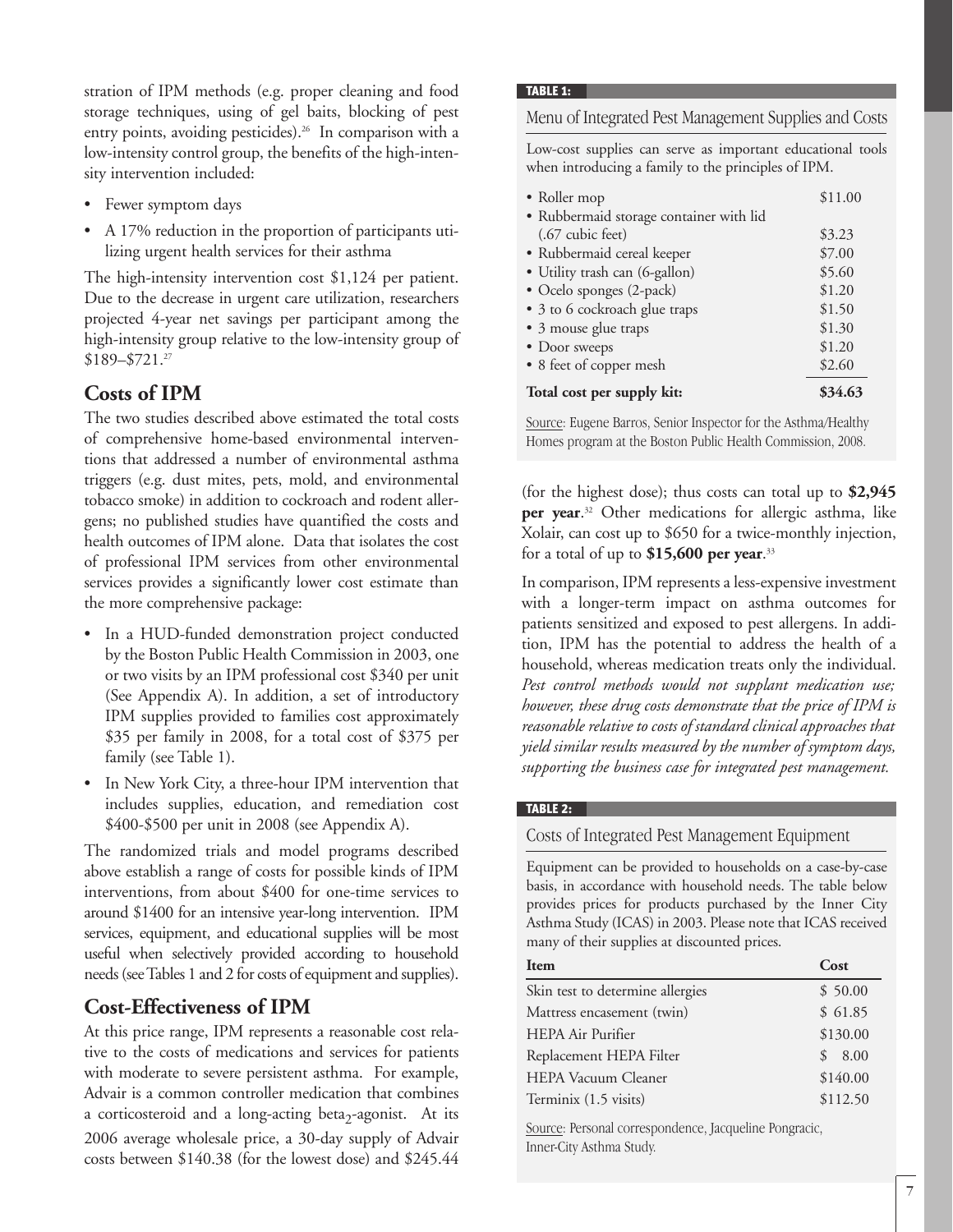Moreover, the cost of an IPM intervention to reduce asthma exacerbations is reasonable in light of the cost of Emergency Department (ED) and clinic visits for exacerbations of allergic asthma. Data from the Healthcare Cost and Utilization Project – the largest collection of hospital care data in the United States – provides the following average costs for hospital and Emergency Department visits for allergic asthma in 2006:

### **Average Costs for Health Care Utilization for Allergic Asthma**<sup>34</sup>

| An ED visit for allergic asthma that<br>did not result in admission to the hospital | \$691   |
|-------------------------------------------------------------------------------------|---------|
| A hospital stay for allergic asthma (adult)                                         | \$9,261 |
| A hospital stay for allergic asthma<br>(children aged 0-17)                         | \$7,987 |

Research reviewed earlier in this report demonstrates that exposure to pest allergen increases hospital utilization for sensitized patients, and that allergen abatement interventions like IPM can reduce hospital utilization. *With hospital visits for allergic asthma costing between \$691 and \$9,261, a \$400-\$1400 IPM intervention that results in just one less hospital visit could realize cost savings for payer organizations*.

Other health benefits of IPM: Reduced Exposure to Hazardous Pesticides

Pesticide usage is widespread, especially among immigrants living in urban areas. A recent study measuring lead, allergens, and insecticides in a randomly selected nationally representative sample of residential homes revealed that "most floors in occupied homes in the U.S. have measurable levels of insecticides that may serve as sources of exposure to occupants."<sup>28</sup> Pesticides may cause or trigger asthma, and exposure has been linked to a variety of dangerous health effects.<sup>29,30</sup>

IPM has been shown to reduce exposure to hazardous insecticides among pregnant women. A pilot project in New York City demonstrated that an IPM intervention reduced both infestations and exposure to insecticides among African American or Latina pregnant women who had reported using high toxicity pesticides or insecticides. Insecticides were detected in maternal blood samples collected at delivery from pregnant women in the control group but not from women receiving the IPM treatment.<sup>31</sup>

IPM contractors teach residents safe, healthy methods for controlling pest problems. Reduced exposure to toxic insecticides represents an important indirect health benefit of IPM.

# A Framework for Cost-Effective IPM Interventions for Asthma Patients

The research above suggests a decision-making process for recommending asthma patients to more or less intensive pest management interventions based on their risk of allergic asthma exacerbations (see Table 3 for patient stratification tool). These recommendations apply to high-risk asthma patients with moderate to severe persistent asthma (a classification outlined in the NAEPP Guidelines): these patients are more likely to suffer asthma exacerbations and utilize costly medications and health services for their disease, so the expense of an assessment and intervention is most justified for this subset.

# **Assessment for Exposures and Sensitivities**

1. For any patient with persistent asthma, providers should use the patient's medical history to identify allergen exposures that may worsen asthma (see sidebar for assessment tool). Clinicians should follow the NAEPP *Guidelines*, which advise that for patients with persistent asthma, physicians "use skin testing or in vitro testing to reliably determine sensitivity to perennial indoor inhalant allergens to which the patient is exposed" (165).

2. If tests determine that a patient is sensitized to some pest allergen, but the patient does not report any exposures, providers should arrange a home visit by a trained health worker who can more reliably determine exposures.

After patients' sensitivities and exposures have been identified in the manner outlined above, health plans can use this information to assign patients to various levels of IPM interventions. In determining for which patients IPM is a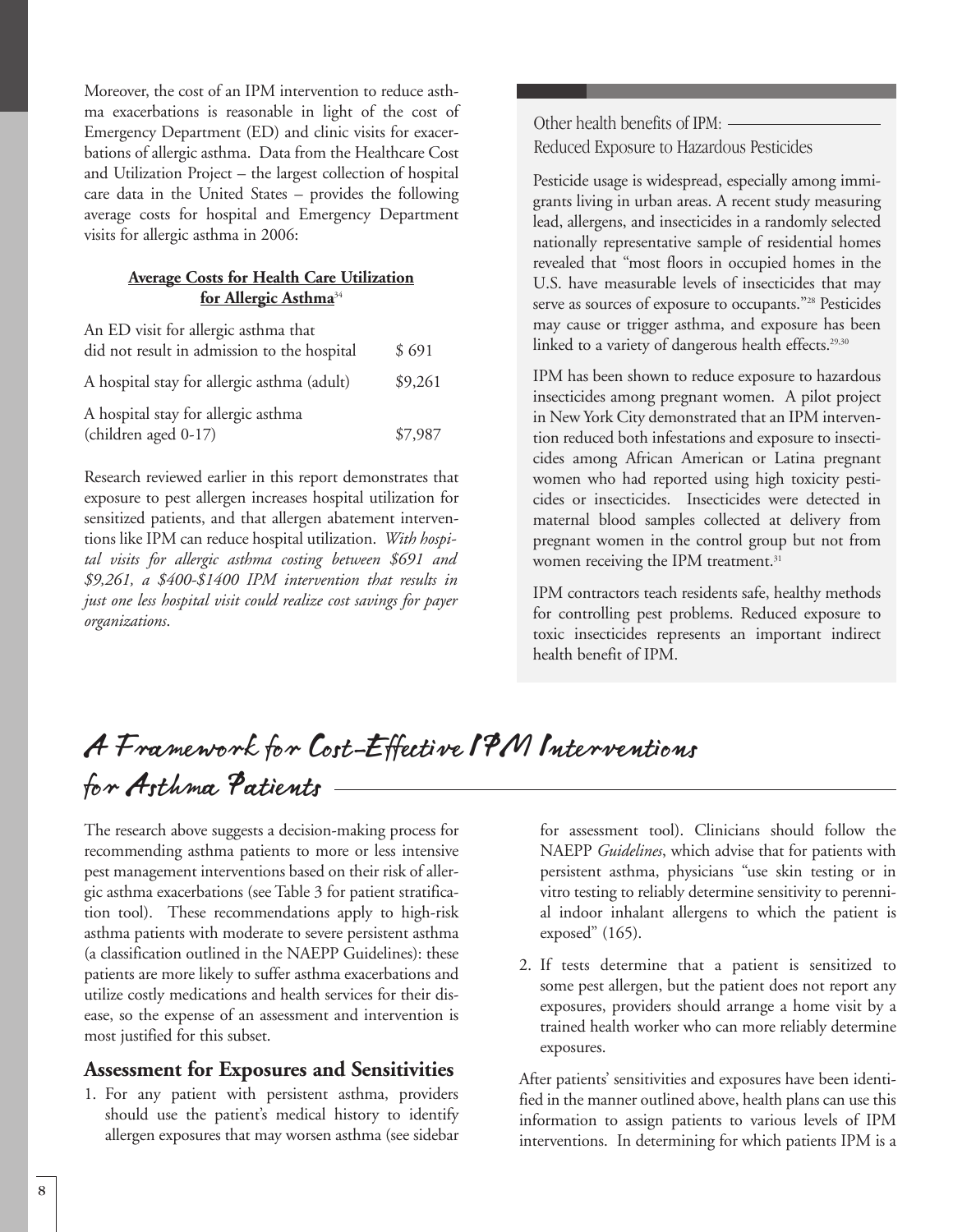sound investment, payers may also consider patients' income level. Low-income patients have higher rates of costly hospitalizations for their asthma,<sup>35</sup> pointing to the need for improved preventive care. In addition, these patients most likely cannot afford IPM services and supplies on their own, including such routine supplies as closed containers and vacuum cleaners.

### **Recommendations**

All patients with asthma should receive in-clinic education about the role of environmental triggers in potentially exacerbating asthma symptoms, but particularly those who are potentially exposed to pest allergens. Education about safely preventing exposure to pest allergens, conducted by trained health care providers, including case managers or community health workers (CHW), can avert future pest exposure and sensitization. Recent research demonstrates the cost effectiveness of CHWs in delivering environmental services.38 Low-income asthma patients should also be provided with basic pest prevention and management supplies as part of their education session(s), if they cannot afford or do not have access to them.

In addition to education sessions, an environmental home assessment that evaluates the existence of potential asthma triggers may be indicated. As part of any environmental remediation plan, those patients who are sensitized AND exposed to one or more pest allergen in the home should receive a referral for pest control services, and specifically to a professional IPM provider. For patients who live in low-income households, the literature suggests that it is cost-effective for insurers to reimburse for professional IPM services tailored to the patients' particular allergies and exposures. As with any higher-intensity course of treatment, physicians should use their discretion in assessing patients' needs and recommending them to different levels of interventions.

# **Assessing Pest Allergen Exposures:**

Allergen exposures can be difficult to assess, as clinicians generally rely on patients' self-reporting. Clinicians should ask the following questions when taking medical histories for patients with moderate to severe persistent asthma:

- 1. Have you seen cockroaches in your home in the past six months?
- 2. Have you seen rodents (mice or rats) in your home in the past six months?
- 3. Have you used pesticides in your home within the past six months?

*Note:* Patients may be reluctant to admit seeing pests in the home. Taking into account recent research on the distribution of indoor allergens, providers should consider asthma patients at high risk of exposure to pest allergens if the patients' household fits the following characteristics: 36,37

- Part of a high-rise or multifamily unit
- Low-income
- Located in an urban setting, especially the Northeast. *(However, rural single-family homes and higher-income households may still experience infestations.)*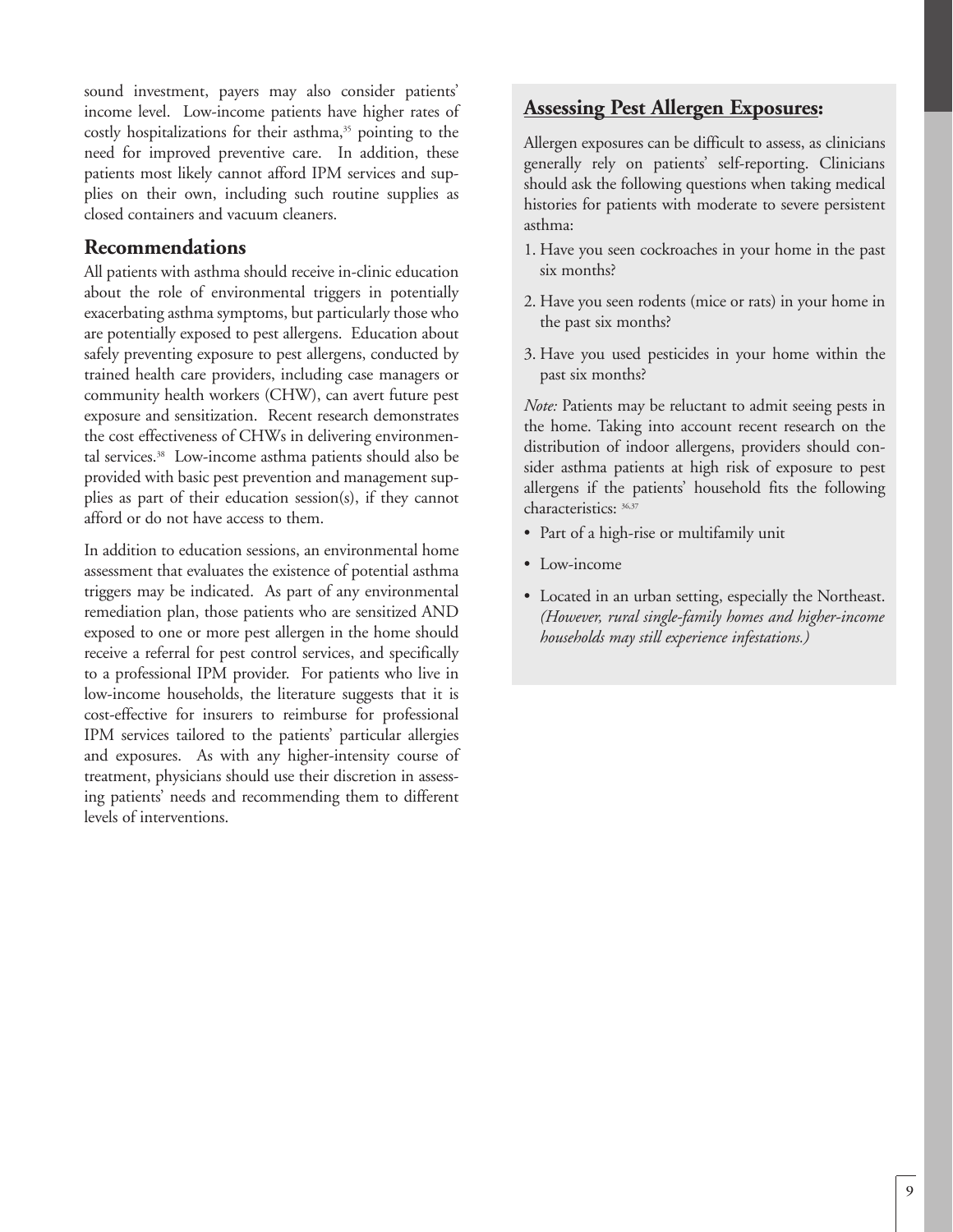Table 3: Recommended Integrated Pest Management Interventions

|                                | Intervention A:<br><b>EDUCATION</b>                                                                                                     | Intervention B:<br><b>EDUCATION AND</b><br><b>SUPPLIES</b>                                                                                                                                                                     | Intervention C:<br>PROFESSIONAL IPM                                                                                                                                                                                                                 |  |
|--------------------------------|-----------------------------------------------------------------------------------------------------------------------------------------|--------------------------------------------------------------------------------------------------------------------------------------------------------------------------------------------------------------------------------|-----------------------------------------------------------------------------------------------------------------------------------------------------------------------------------------------------------------------------------------------------|--|
| <b>Patient Characteristics</b> | Diagnosed with moderate<br>or severe persistent asthma;<br>poorly controlled symp-<br>toms.<br>Potentially exposed to pest<br>allergen. | Diagnosed with moderate<br>or severe persistent asthma;<br>poorly controlled symp-<br>toms.<br>Potentially exposed to pest<br>allergen.<br>Lives in low-income<br>household.                                                   | Diagnosed with moderate<br>or severe persistent asthma;<br>poorly controlled symp-<br>toms.<br>Sensitized AND exposed to<br>pest allergen.<br>Lives in low-income house-<br>hold.                                                                   |  |
| <b>Setting</b>                 | Individual or group; clinic<br>or home.                                                                                                 | Individual or group; clinic<br>or home.                                                                                                                                                                                        | Individual; home-based.                                                                                                                                                                                                                             |  |
| <b>Staffing</b>                | Nurse, case manager, or<br>community health worker.                                                                                     | Nurse, case manager, or<br>community health worker.                                                                                                                                                                            | Professional IPM<br>contractor.                                                                                                                                                                                                                     |  |
| <b>Services</b>                | Patient education about<br>controlling and preventing<br>infestations.                                                                  | Same education as inter-<br>vention A.                                                                                                                                                                                         | At least one home visit, tai-<br>lored to patients' sensitiza-<br>tion, by integrated pest<br>management contractor.<br>Visit should include an<br>inspection, treatment, and<br>education so families can<br>continue to control pest<br>problems. |  |
| <b>Supplies</b>                | Educational materials.                                                                                                                  | Educational materials.<br>Introductory supplies, tai-<br>lored to household needs:<br>materials for sealing open-<br>ings (e.g. steel wool), plastic<br>food storage containers,<br>garbage containers,<br>sponges, soap, etc. | Same as intervention B.                                                                                                                                                                                                                             |  |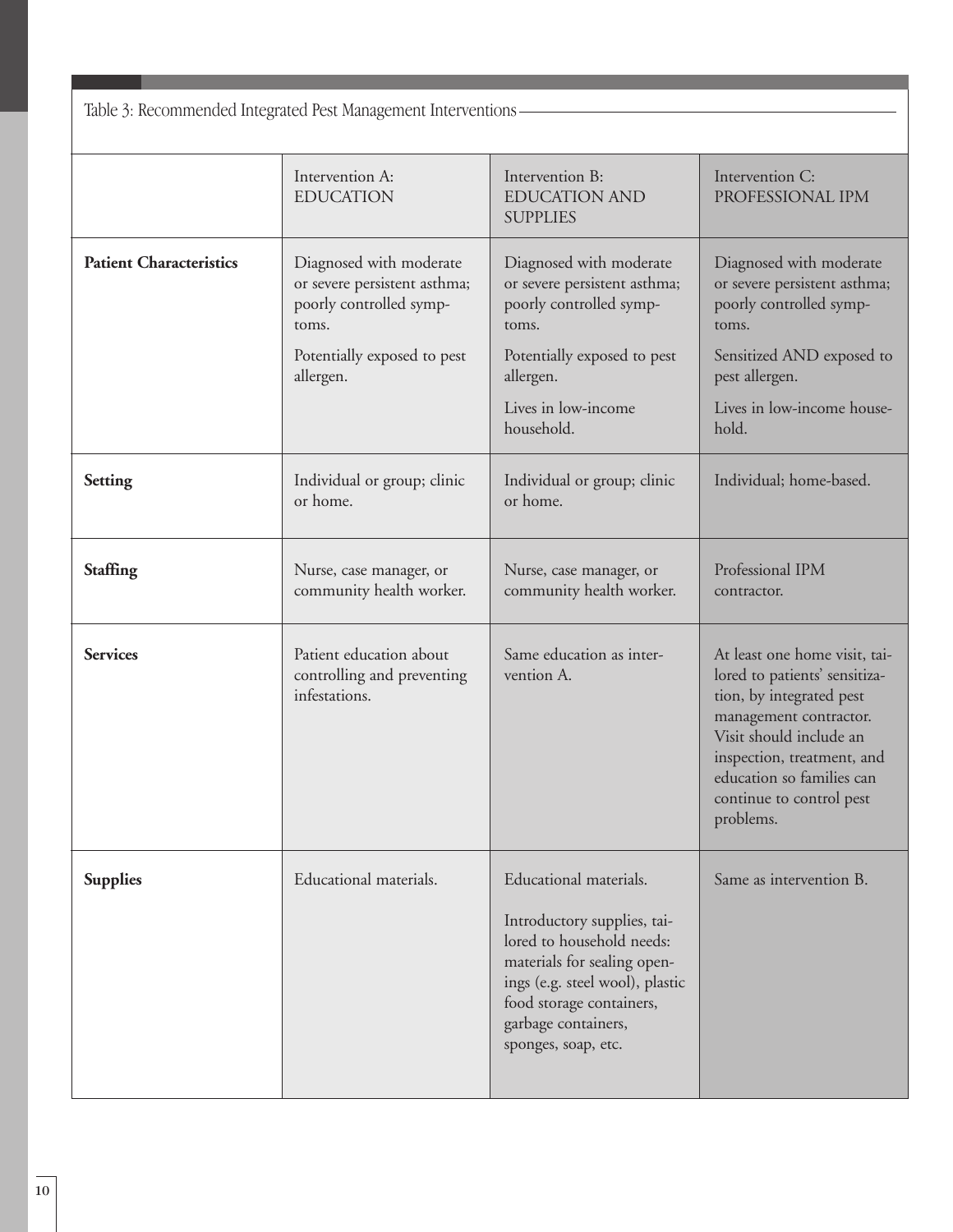# Conclusion

A review of the research establishes a clear-cut case for providing pest control education and/or services to asthma patients as part of a tailored home-based environmental assessment and intervention, provided that exposures are confirmed and/or skin tests demonstrate sensitivities to pests or rodents. Recent studies document significant, quantifiable health benefits associated with allergen abatement in the homes of asthma patients, and the literature base points to IPM as a safe and effective means of reducing pest and rodent allergen levels. Professional IPM services cost less than medications and hospital visits for allergic asthma while offering potentially long-term health benefits.

IPM offers public and private health payers a cost-effective strategy for improving both the health and quality of life of their highest-risk (and most costly) asthma patients. Individuals from low-income, urban families are disproportionately represented among the subset of asthma patients most likely to qualify for IPM inter ventions, and it is unlikely that this popu lation could afford preventative measures like IPM on their own.

Integrated pest management represents a highly promising – though admittedly unconventional – approach to improving outcomes for high-risk asthma patients. In a nation wher e asthma has a price tag of over 14 billion dollars per year in direct medical costs, the health care sector cannot afford to ignore non-medical approaches that have such high potential for preventing costly asthma exacerbations.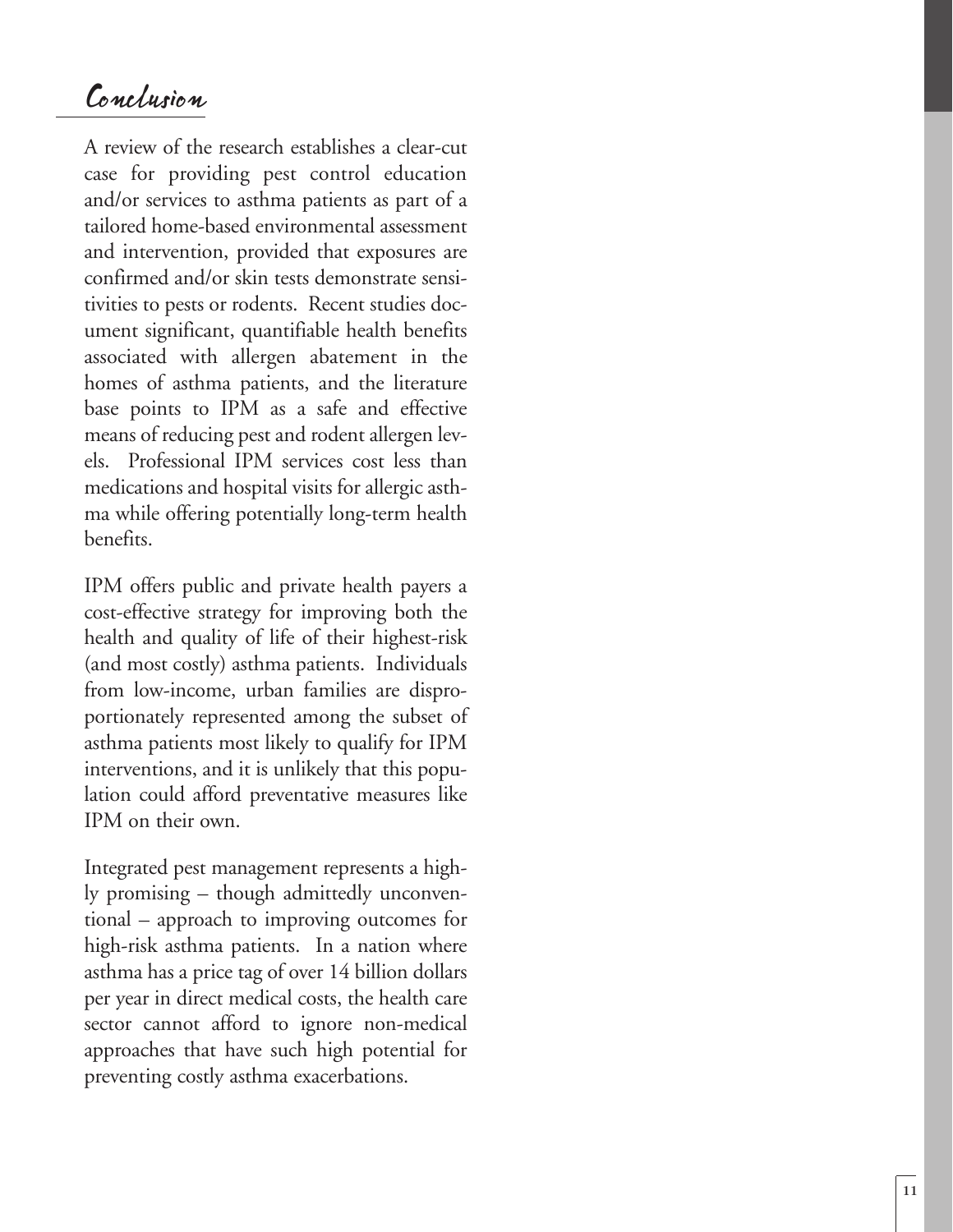# **The New England Healthy Homes Project, Boston, MA**

In 2003, the Asthma Regional Council received a grant from the US Department of Housing and Urban Development (HUD) to conduct a Healthy Homes Demonstration project, and they partnered with the Boston Public Health Commission to conduct healthy housing interventions in homes of children with asthma in several Boston neighborhoods with high rates of poverty and asthma. Families in the intervention group received a tailored home intervention to reduce asthma hazards; the menu of services included carpet removal, construction improvements, mold remediation, and one or two visits from an experienced IPM professional.

The costs of the full range of services and supplies offered in the project are detailed below:

|              | Air purifier | Bath fan         | Mold<br>Remed. | Kitchen<br>fan | Window<br>fan | Carpet<br>Removal | Dust<br>control | Reg. IPM* | Expanded<br>$IPM^*$ |
|--------------|--------------|------------------|----------------|----------------|---------------|-------------------|-----------------|-----------|---------------------|
| Avg.<br>Cost | \$215        | \$876/<br>\$1600 | \$596          | \$1040         | \$1680        | \$2,290           | \$1500          | \$340     | \$1,333             |

\* Regular IPM consisted of one or two visits by an experienced IPM professional. In expanded IPM, the unit and any adjacent infested units were treated, along with the common area, basement, and or exterior of the property.

The results included significant improvements in allergen levels, asthma outcomes, and quality of life. As compared to a control group, patients that received tailored interventions experienced:

o Significant improvements in wheeze, cough, chest tightness; stopping play; days without symptoms; and caregiver waking

- o Significant reduction in use of quick relief medicines, from 67% reporting use at baseline to 48% at follow-up
- o Fewer emergency department visits for asthma<sup>39,40</sup>

# **The New York City Asthma Initiative**

The New York City Asthma Initiative, a program of the NYC Department of Health and Mental Hygiene, has been a pioneer in providing free IPM to asthma patients in three low-income communities. The Asthma Initiative receives funding from the City Council to conduct around 400 interventions per year. The 3-hour intervention includes a home inspection, vacuuming, steam cleaning, pest exclusion activities (e.g. sealing holes or reporting maintenance conditions that promote infestations), low-toxicity pesticide applications, and tenant education. To sustain the positive impact of IPM and to aid families in continuing to reduce allergens in their homes, the program provides a variety of educational materials and supplies: informational packets, flashlights to inspect kitchens for roach harborage, sponges and soap, and plastic containers for food.

To qualify for the free program, families must include a child or adult diagnosed with asthma, and they must be tenants in a privately-owned multifamily building located in one of three specified low-income communities. Physicians and case managers refer qualifying asthma patients to the program; interested families fill out a registration form and fax it to the pest control company, who then contacts the patient.

At the moment, the program contracts with two private pest control companies – Healthy Nest and Pest at Rest – who must adhere to a well-defined IPM protocol (for details, see following page). In addition to implementing IPM in homes, the contractors must also conduct workshops about pest management and asthma, provide education about controlling pests safely and effectively (targeting supers, tenant associations, and building management companies), and organize outreach activities (e.g. tabling outside of health care institutions or supermarkets).

The intervention, including all services and the package of supplies, costs from \$400 - \$500 dollars per unit.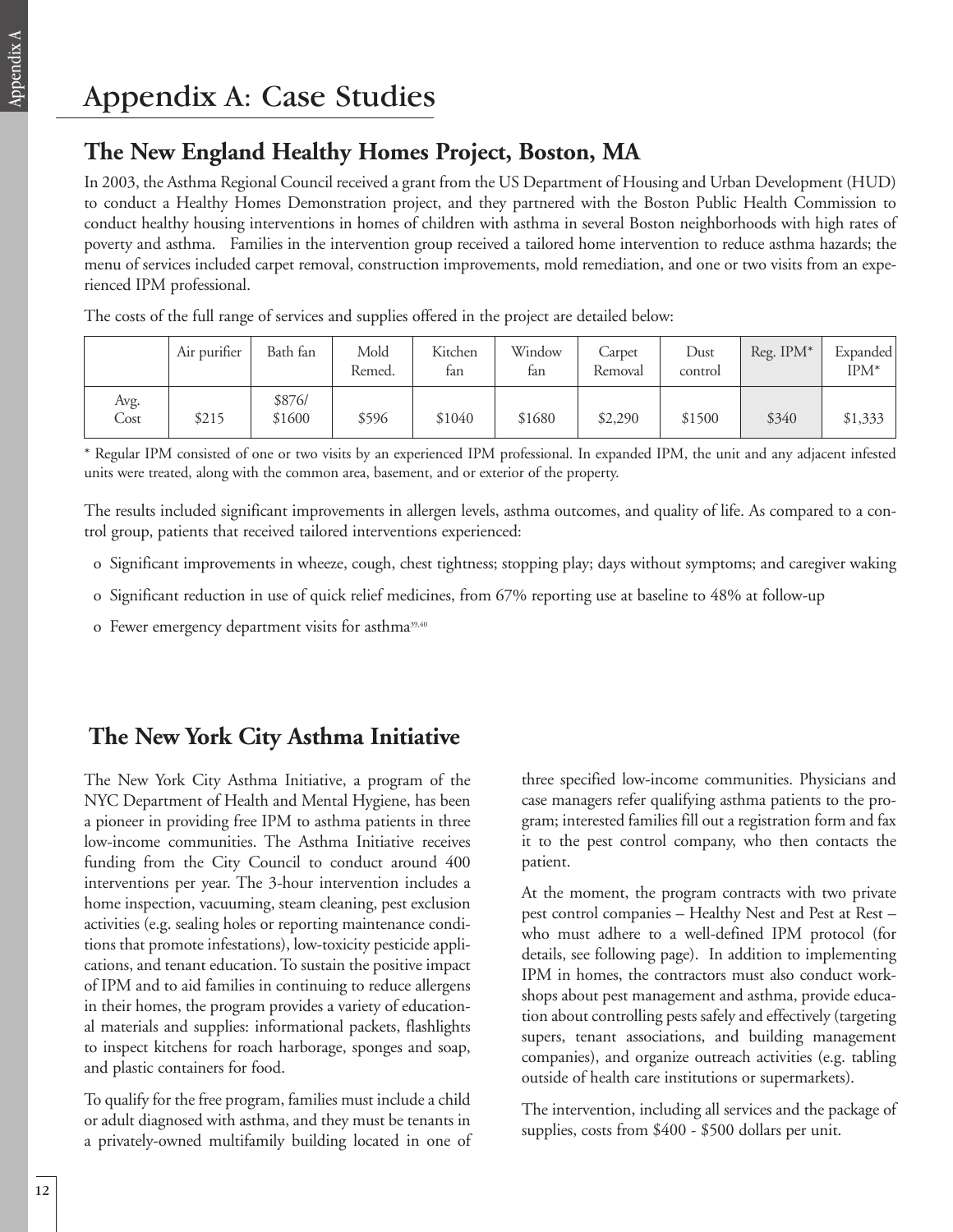# **New York City Asthma Initiative Integrated Pest Management (IPM) Protocol to Control Cockroaches and Mice**

### **PRIOR TO YOUR VISIT:**

Make sure that you have the correct information about the apartment you are about to visit (language spoken, address, phone number and name of the tenant, etc.), IPM supplies (make sure that tools are working properly and batteries are charged), and an inspection and intervention form. You must also maintain your NYS DEC pesticide application forms following your visit.

Once in the apartment, the IPM team leader must verify the correct information of the family, introduce the team to the tenant, and clearly explain the different IPM activities that will take place in his or her apartment. Subsequent to that, he or she should proceed with IPM.

### **I. INSPECTION**

*Supplies: Flash light, batteries, extendable mirror, gloves, pen, and inspection form.*

During this process, the IPM members should pay particular attention to points of entry around the apartment, places of harborage for cockroaches and mice, and signs of mice and cockroaches (live or dead cockroaches and mice, mouse feces, cockroach fecal smears, nests, etc.).

Look for sources of food and water for the cockroaches and mice in the apartment: pet food uncovered, exposed food and water, food waste under the stove top, or water leaks. Pay particular attention under the sink in the kitchen and in the bathroom.

Using a flashlight, start inspecting the apartment and look for mice and roaches' points of entry around the apartment in the areas where tenants allow the team to inspect. Concentrate your inspection on heating ducts, bathroom vents, ceiling tiles, areas of peeling paint, steam risers, telephone jacks, small holes and large crevices in walls and closets, holes around radiators pipes and water pipes, and behind sinks. Inspect ventilation ducts if they exist, cabinet hinges, behind refrigerator and stove and other appliances in the kitchen. Look for holes and crevices in floors; inside bathroom cabinets; beside, inside and under bath vanity; and behind pictures and hanging mirrors.

To inspect hard-to-reach places, use an extendable mirror and gently move appliances from the walls.

Fill out the inspection form completely while conducting the inspection. Always ask the tenants if they have seen mice or cockroaches and where. Make sure that you

inspect not only locations listed in the inspection form but also those that were pointed out by the tenant and that the tenant has granted you permission to inspect.

### **II. TREATMENT**

*Supplies: Steam cleaner, HEPA vacuum, HEPA vacuum filter bags, simple green sponges, caulking gun, face masks, spackling paste, boric acid, Maxforce gel, Maxforce bait stations, spackling knife, steel wool, dust bulb, gloves, stepladder, pump bottle, safety goggles, IPM educational materials, incentives.* 

- 1. In the event that cabinets are not empty when the team arrives at the apartment, proceed to empty them carefully and follow steps described previously, one cabinet at a time.
- 2. An IPM team member will start systematically vacuuming all kitchen cabinets and the back and sides of large appliances (stove, refrigerator, cabinets, and washing machine if present). For kitchen cabinets, the vacuum begins from top to bottom, then across moving from one cabinet to another. Use an OSHAapproved stepladder to reach upper cabinets. Remove the lower cabinets' drawers and vacuum them. If necessary, another IPM team member will assist the vacuum operator in completing the process.
- 3. Once an area has been vacuumed, an IPM team member will spray diluted soap solution on cabinet surfaces from top to bottom to loosen the grease on the cabinets' surface. Using a sponge, start carefully scrubbing all cockroach feces from the cabinets, paying particular attention to doors, corners, drawers' slides, and any area with built-up deposits. Sponges are to be rinsed frequently with soap solution. In kitchens where there is high accumulation of grease in cabinets, IPM team should steam clean the cabinets. Follow operational and safety instructions in the steam cleaner manual, paying particular attention to not over-steaming and delaminating wood or formica veneers. Steam machine can also be used to flush out cockroaches from cracks and crevices as needed.
- 4. After cabinets are cleaned, inspect them for holes, gaps or cracks. Look inside, on top of, and around them. If a gap exists in the area where the cabinet meets the walls, where the shelves meet the cabinet's sides, or where the back of the cabinet meets the frame, proceed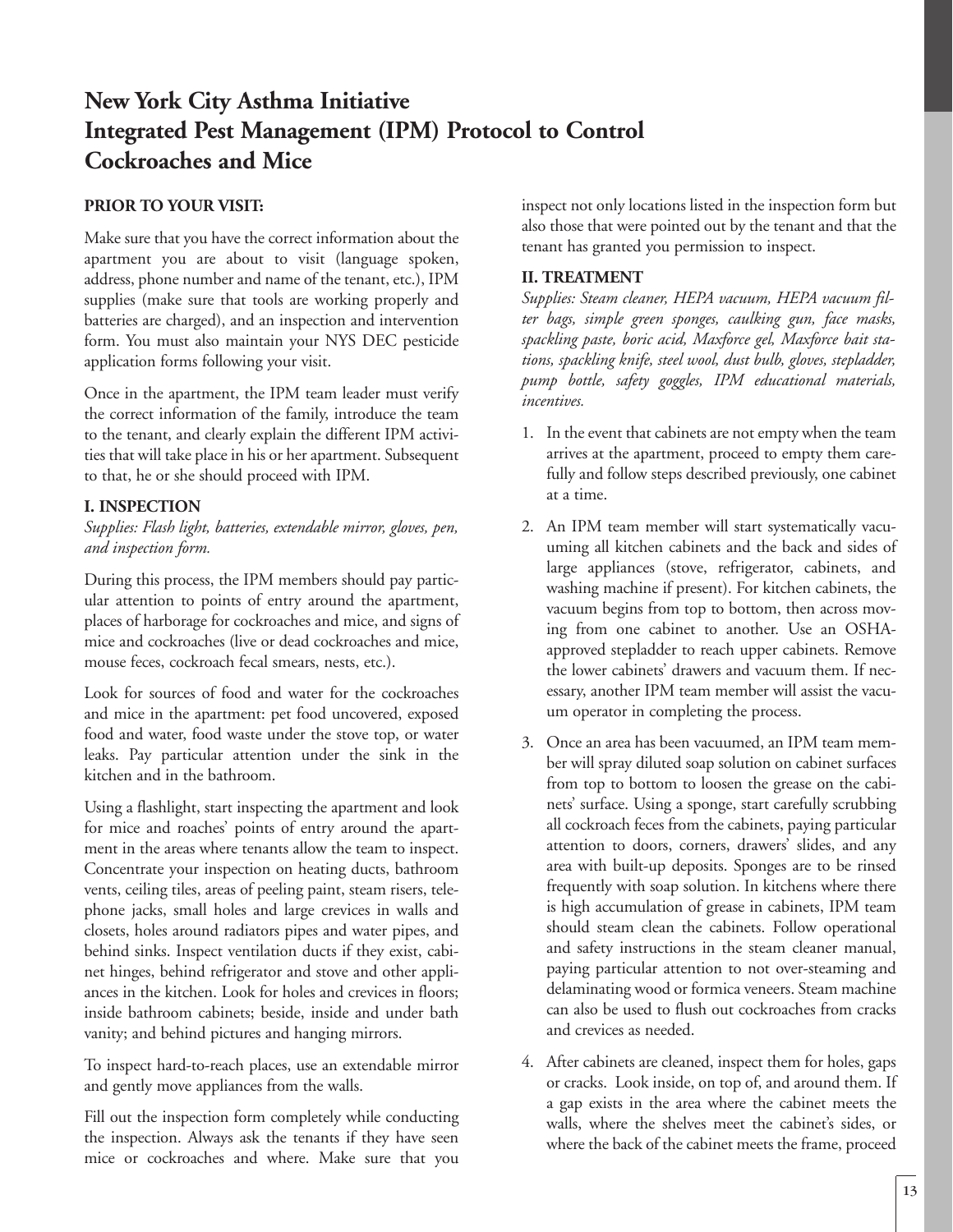$\prec$ 

to apply boric acid in very small amounts using the squeeze applicator or dust bulb (you can also use boric acid in the form of gel). Completely seal the area using silicone caulk or premixed vinyl spackling. Never use your mouth or own breath to move boric acid around. Wipe excess from the inside of the cabinets. Explain to the tenant the proper use of boric acid and how it works in controlling cockroaches.

- 5. Using 100% white or clear silicone caulk, apply caulk to fully seal the gaps or cracks. Caulking must be done in the following areas:
	- a. Inside cabinets (all joins)
	- b. Where cabinets meet the walls (all joins)
	- c. Around heat and water pipes
	- d. Inside closets (all joins)
	- e. Around bathtub and pipes in bathrooms
- 6. Large gaps and holes on walls are to be stuffed with coarse copper wool (for holes as big as 2 inches) as a backing material over which premixed vinyl spackling should be applied. If holes bigger than two inches are found on walls in the apartment, note the hole location on the inspection form and inform tenants to request repairs from landlords.
- 7. Seal or caulk in areas other than the kitchen (closets, bathroom, bedroom, etc.) in infected areas that were identified during the inspection. Follow the procedure described in numbers 4 and 5.

*Note: Once everything has been caulked, there should be no boric acid visible. All boric acid should be sealed into the areas where it was puffed.*

8. A team member with appropriate pest control license (category 7A) must apply the Maxforce bait stations (approximately 20 per apartment) **in safe places out of the reach of children and pets.** The licensed IPM team member will place the baits in areas of roach activities identified during inspection, near hiding places, and near water or food sources. Baits are to be placed in areas where cockroaches travel: next to the wall, along baseboard and in corners, under sink, in cabinets (on side walls and corners), in closets and close to water and radiator pipes, etc. Let the tenant know that baits need to be replaced approximately every three months (follow manufacturer recommendations). Also, explain to them how the bait works in the control of roaches.

- 9. If there are signs of mouse activity, non-toxic glue boards will be placed in areas such as behind the stove, in closets, and on floors behind washing machines.
- 10. A team member with appropriate pest control license (category 7A) must apply the Maxforce (or other brand) gel in areas previously described in point 8. He or she will apply small dabs (pea-sized) of gel in many places, widely distributed in the apartment, where cockroaches were found. IPM team will explain to the tenant how the gel works in controlling the infestation.
- 11. To finalize the intervention, the IPM team leader will make sure that no tools, garbage, or supplies are left in the apartment and that the area is completely organized. Finally, vacuum and mop the area with soap solution.
- 12. The IPM team leader will give the IPM supplies and educational material to the tenant and provide a brief instruction of how to control pests safely and effectively, based on findings during the inspection.

IPM team leader will briefly explain the content of each educational material and will encourage tenant to ask questions.

*Note: make sure that educational material and instructions are provided in the language the tenant prefers.*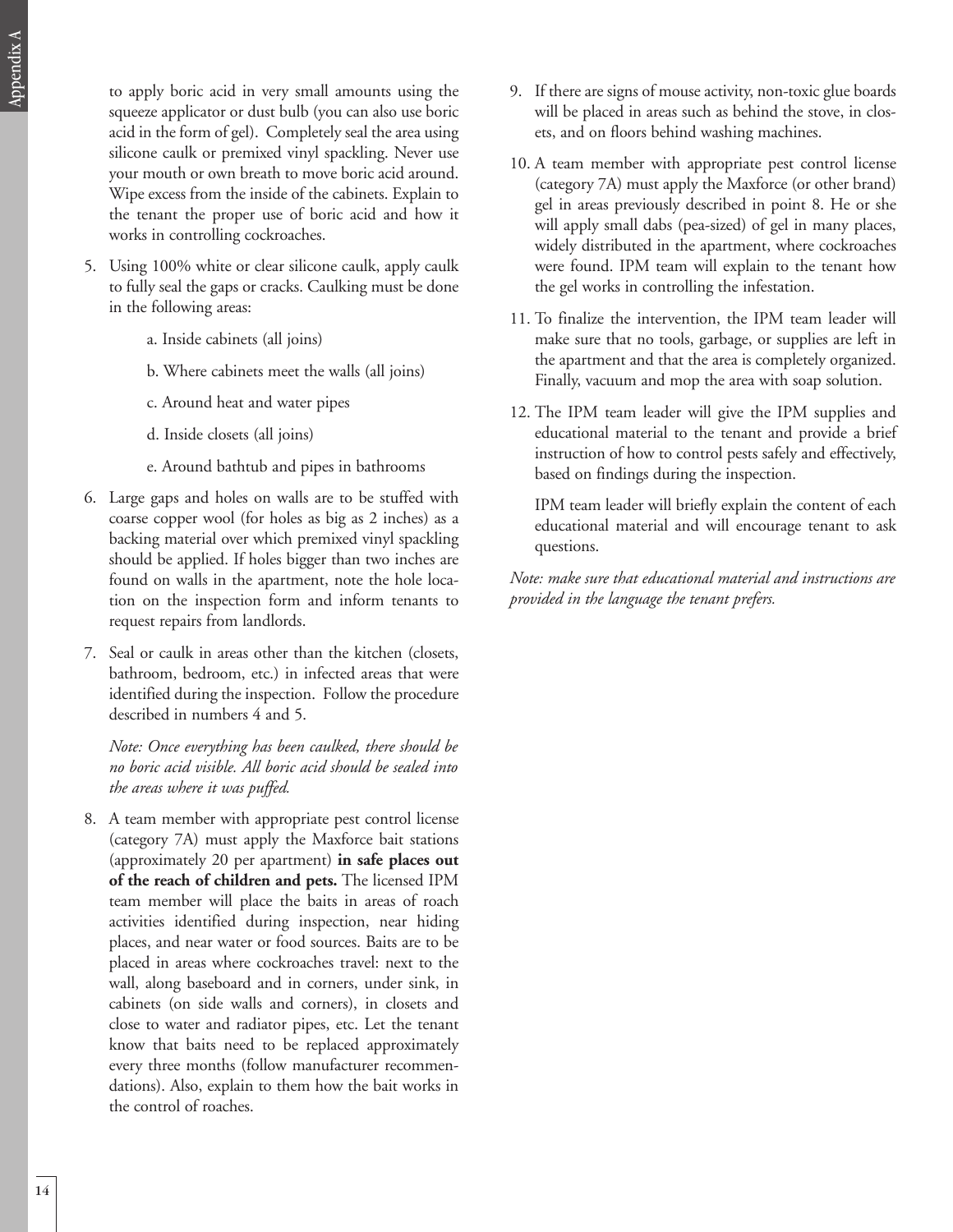# Appendix B: Resources

# **More information about IPM**

### 1. *Integrated Pest Management: A Guide for Managers and Owners of Affordable Housing*

Produced by the Boston Public Health Commission and the Asthma Regional Council, this document includes model bid specifications, a sample IPM protocol, a sample housekeeping log, and other useful tools. **http://www.asthmaregionalcouncil.org/documents/asthma\_ipm\_guide.pdf** 

### 2. *Boston Public Health Commission: Healthy Homes Program*

Information and resources from the Boston Public Health Commission's Healthy Homes program. Includes information about the Healthy Pest Free Housing Initiative, an innovative community demonstration project designed to reduce environmental health risks and asthma among residents of Boston public housing, in homes and communities. **http://www.bphc.org/programs/cib/healthyhomescommunitysupports/healthyhomes/Pages/Home.aspx**

## 3. *New England Asthma Regional Council* Links to a wide variety of resources, research, and presentations about IPM.

**http://www.asthmaregionalcouncil.org/about/IPM.html**

# **Online Resources for Patients**

- 1. *Stop Pests in Your Homes* An educational video that offers advice on how to avoid pest problems. Available in Spanish and English. Produced by the Asthma Regional Council. *Available online at:* **http://www.healthyhomestraining.org/ipm/ARC\_BHA.htm** *Order free DVDs:* **http://asthmaregionalcouncil.org/ordering.htm**
- 2. *Ten Steps to Pest Control* Fact sheet in English and Spanish on safe methods of pest control. **http://www.spcpweb.org/residential/**

### 3. *Prevent Asthma Attacks*

An EPA-sponsored site with tips for addressing asthma triggers in the home. Available in English and Spanish. **http://www.noattacks.org/triggers.html**

4. *Help! It's a Roach*

Online roach prevention activities for kids. Available in English and Spanish. **http://www.epa.gov/pesticides/kids/roaches/english/index.html**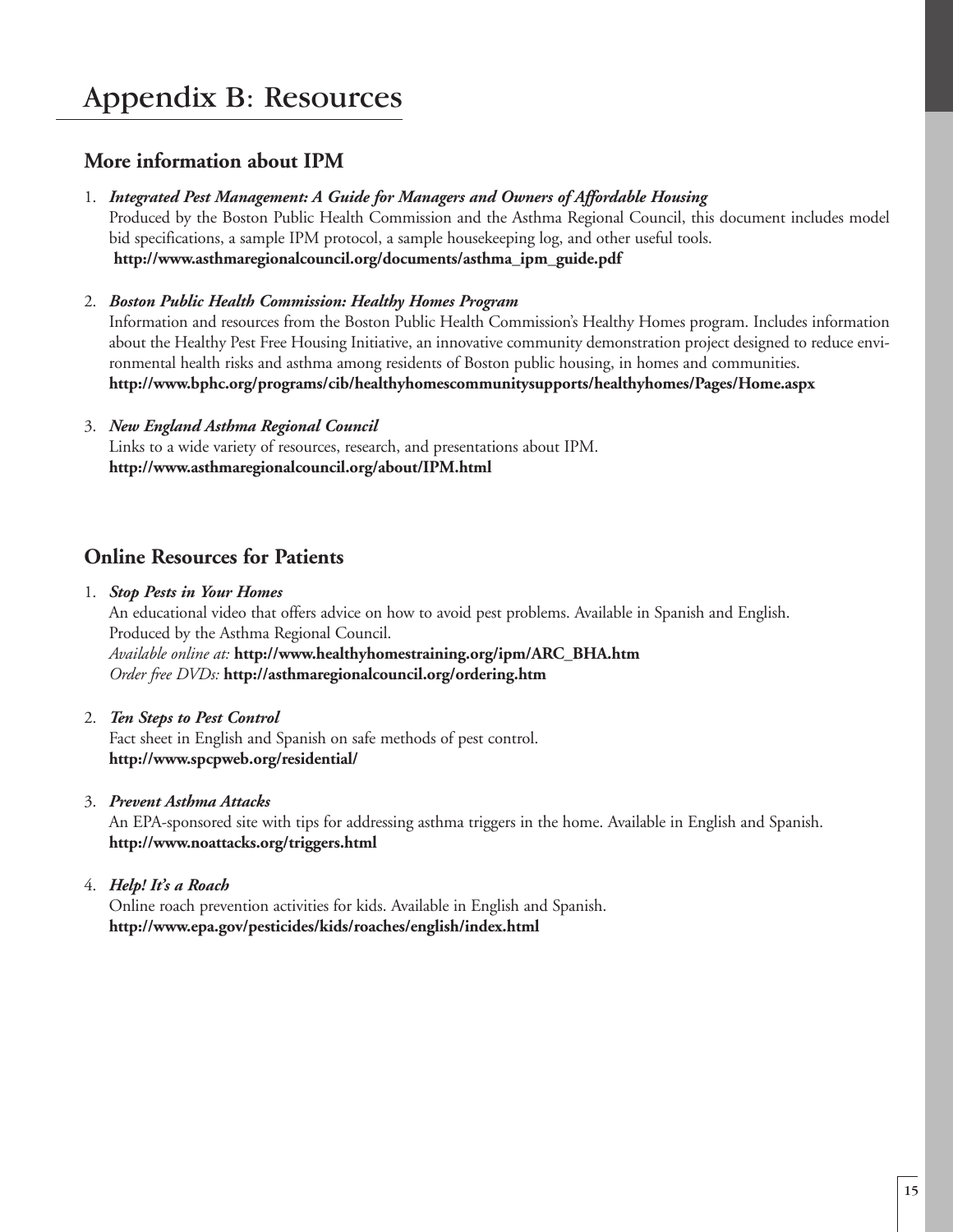# **Toll-free Asthma Hotlines**

- 1. **Allergy and Asthma Network \* Mothers of Asthmatics**  Patient Support Center 1-800-315-8056
- 2. **American Lung Association** Lung HelpLine 1-800-548-8252
- 3. **Asthma and Allergy Foundation of America** National Information Line 1-800-727-8462, 10 AM to 3 PM EST.

# **Finding a Qualified IPM Provider**

*Integrated Pest Management: A Guide for Managers and Owners of Affordable Housing*, at www.asthmaregionalcouncil.org provides guidance on finding and working with a qualified pest control contractor. In addition, there are certification programs listed below:

### 1. **GreenShield Certified**

Green Shield Certified is an independent, non-profit certification program that promotes practitioners of effective, prevention-based pest control. Their website provides a searchable directory of certified practitioners.

### **http://www.greenshieldcertified.org**

### 2. **Quality Pro Green**

The Quality Pro Green certification program is managed by the National Pest Management Association, a national trade association for pest management professionals. The website allows visitors to search for recommended professionals in their zip code. **http://www.npmaqualitypro.com/Green/GreenTest/login.asp**

2. **EcoWise Certified**

EcoWise Certified is a certification program for practitioners of structural integrated pest management in the state of California. Their website includes a list of certified companies in California, as well as various resources for professionals.

**http://www.ecowisecertified.org/**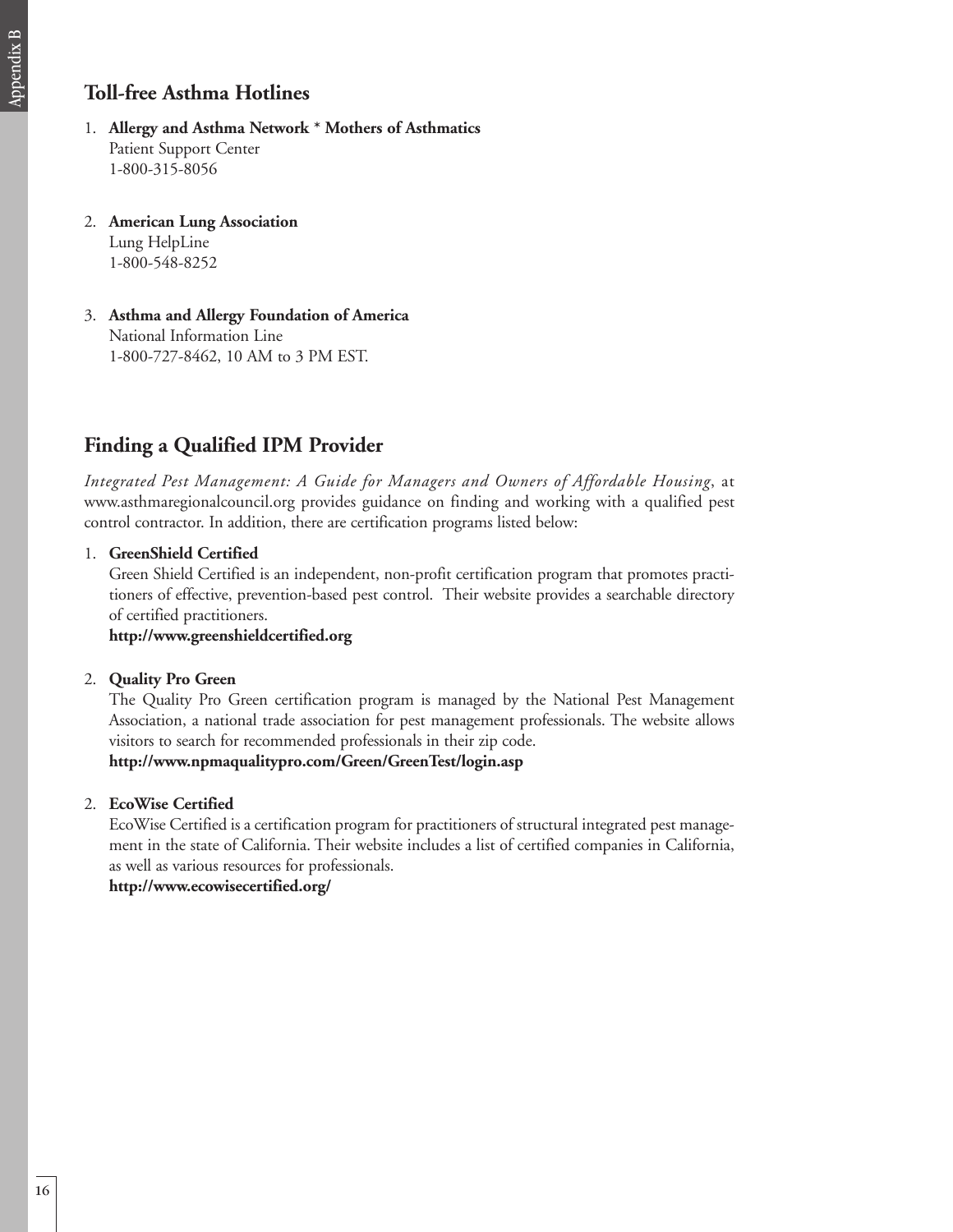- <sup>1</sup> Asthma Regional Council and University of Massachusetts Lowell. Investing in Best Practices for Asthma: A Business Case for Education and Environmental Interventions. April 2007.
- <sup>2</sup> Department of Health and Human Services. Office of the Assistant Secretary for Planning and Evaluation. Action Against Asthma: A Strategic Plan for the Department of Health and Human Services. May 2000. Accessed 11/11/2008: **http://aspe.hhs.gov/sp/asthma/overview.htm**
- <sup>3</sup> Asthma Prevalence, Health Care Use, and Mortality: United States, 2003-2005. National Center for Health Statistics. 2008. Accessed 4/17/2009: http://www.cdc.gov/nchs/products/pubs/pubd/hestats/ashtma03-05/asthma03-05.htm
- <sup>4</sup> Asthma Regional Council. The Burden of Asthma in New England. March 2006.
- <sup>5</sup> Agency for Healthcare Research and Quality. Healthcare Cost and Utilization Project (HCUP). Statistical Brief #54. June 2008. Accessed 1/7/09: **www.hcup-us.ahrq.gov/reports/statbriefs/sb54.jsp**
- <sup>6</sup> Schwarz AG, McVeigh KH, Matte T et al. Childhood Asthma in New York City. NYC Vital Signs. 2008, 7(1): 1-4. Accessed 1/7/2009: **http://www.nyc.gov/html/doh/downloads/pdf/survey/survey-2008asthma.pdf**
- <sup>7</sup> American Lung Association. Trends in Asthma Morbidity and Mortality. November 2007. Accessed 11/04/2008: **http://www.lungusa.org/atf/cf/%7b7a8d42c2-fcca-4604-8ade-7f5d5e762256%7d/ASTHMA\_TREND\_NOV2007.PDF**
- <sup>8</sup> Ibid.
- <sup>9</sup> Kim J, Merry AC, Nemzek JA et al. Eotaxin Represents the Principal Eosinophil Chemoattractant in a Novel Murine Asthma Model Induced by House Dust Containing Cockroach Allergens. The Journal of Immunology. 2001; 167(5): 2808-2815.
- 10Rosenstreich DL, Eggleston P, Kattan M et al. The Role of Cockroach Allergy and Exposure to Cockroach Allergen in Causing Morbidity among Inner-City Children with Asthma. New England Journal of Medicine. 1997; 336 (19): 1356-1363.
- 11Pongracic JA, Visness CM, Gruchalla RS et al. Effect of mouse allergen and rodent environmental intervention on asthma in inner-city children. Annals of Allergy, Asthma, and Immunology. 2008; 101 (1): 35-41.
- <sup>12</sup>Phipatanakul W, Eggleston PA, Wright EC et al. Mouse allergen. I. The prevalence of mouse allergen in inner-city homes. Journal of Allergy and Clinical Immunology. 2000; 106 (6): 1070-1074.
- 13Crain EF, Walter M, O'Connor GT et al. Home and allergic characteristics of children with asthma in seven U.S. urban communities and design of an environmental intervention: the Inner-City Asthma Study. Environmental Health Perspectives. 2002; 110(9): 939-45.
- 14National Asthma Education and Prevention Program. Expert panel report 3: guidelines for the diagnosis and management of asthma, full report 2007. NIH Publication No. 08-4051. Bethesda, MD: National Institutes of Health, National Heart, Lung, and Blood Institute. August 2007.
- <sup>15</sup> Salam MT, Li YF, Langholz B, Gilliland FD. Early-life environmental risk factors for asthma: findings from the Children's Health Study. Environmental Health Perspectives. 2004; 112(6): 760-765.
- 16Field M. Asthma: the Breathtaking Disease. The Magazine of Johns Hopkins Bloomberg School Of Public Health. Fall 2002. Accessed 11/14/08: **http://www.jhsph.edu/publichealthnews/magazine/archive/ Mag\_Fall02/Asthma.html**
- <sup>17</sup>National Research Council. Pesticides in the Diets of Infants and Children. Washington: National Academy Press, 1993.
- <sup>18</sup> Altman, Susan. Integrated Pest Management: A Guide for Managers and Owners of Affordable Housing. December 2007.
- 19Miller DM and Meek F. Cost and Efficacy Comparison of Integrated Pest Management Strategies with Monthly Spray Insecticide Applications for German Cockroach (Dictyoptera: Blattellidae) Control in Public Housing. Journal of Economic Entomology. 2004; 97(2): 559-569.
- 20Phipatanakul W, Cronin B, Wood RA et al. Effect of environmental intervention on mouse allergen levels in homes of inner-city Boston children with asthma. Annals of Allergy and Asthma Immunology. 2004; 92(4): 420-425.
- 21Kass D, McKelvey W, Carlton E et al. Effectiveness of an Integrated Pest Management Intervention in Controlling Cockroaches, Mice and Allergens in New York City Public Housing. Environmental Health Perspectives. 15 April 2009. Accessed 21 April 2009: **http://www.ehponline.org/members/2009/0800149/0800149.pdf**
- 22For more information on finding an IPM practitioner, see Appendix B. The first resource listed, *Integrated Pest Management: A Guide for Managers and Owners of Affordable Housing*, provides detailed descriptions of the activities and documentation that an IPM contractor should provide.
- 23Leatherman S, Berwick D, Iles D et al. The business case for quality: case studies and an analysis. Health Affairs. 2003; 22 (2): 17-30.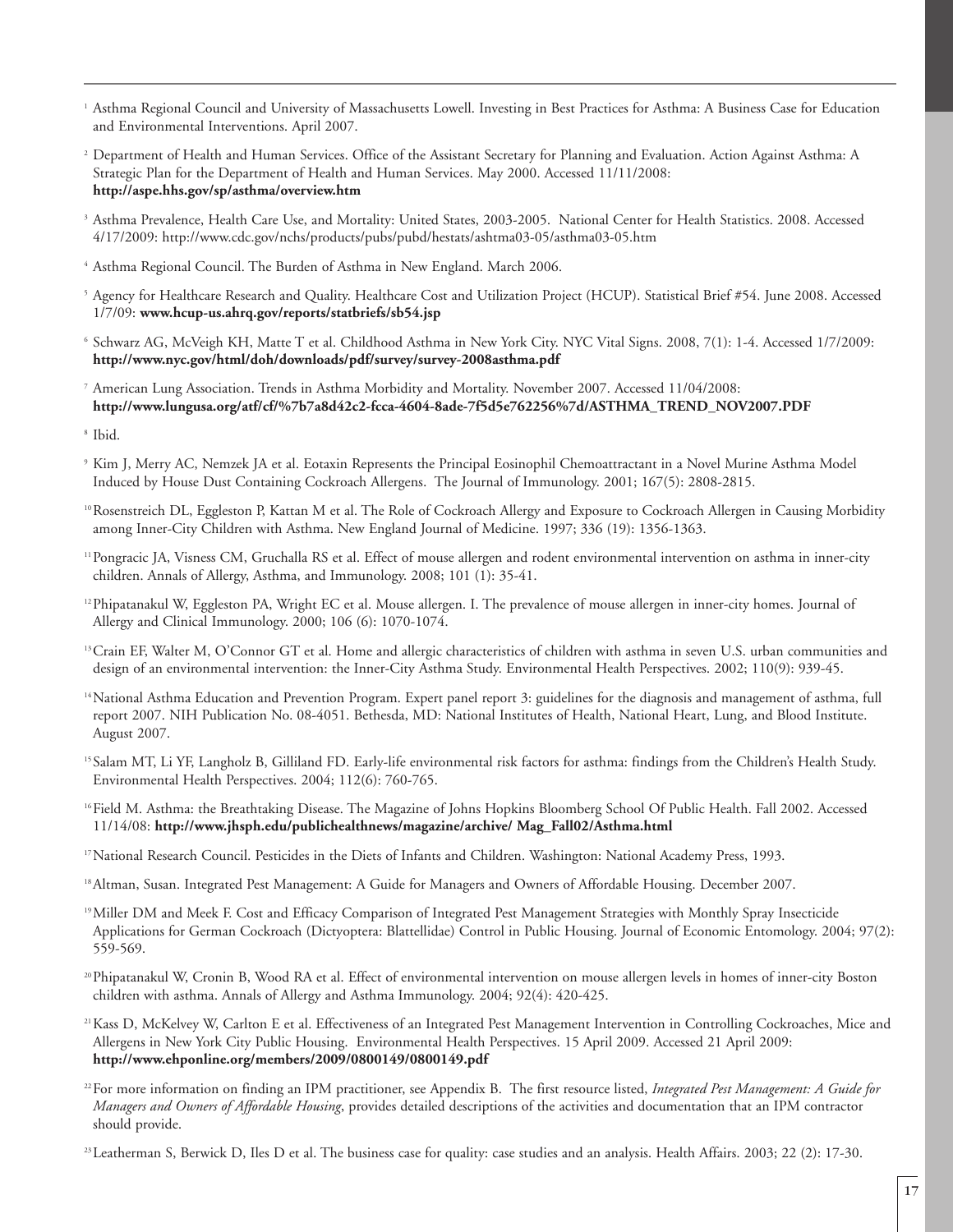- 24Morgan WJ, Crain EF, Gruchalla RS et al. Results of a home-based environmental intervention among urban children with asthma. New England Journal of Medicine. 2004; 351(11): 1068-1080.
- 25Kattan M, Stearns SC, Crain EF et al. Cost-effectiveness of a home-based environmental intervention for inner-city children with asthma. Journal of Allergy and Clinical Immunology. 2005; 116 (5): 1058-1063.
- <sup>26</sup>Krieger, JW Takaro TK, Song L, Weaver M. The Seattle-King County Healthy Homes Project: A Randomized, Controlled Trial of a Community Health Worker Intervention to Decrease Exposure to Indoor Asthma Triggers. American Journal of Public Health. 2005; 95 (4): 652-59.
- <sup>27</sup> Krieger JW, Takaro TK, Allen C et al. The Seattle-King County healthy homes project: implementation of a comprehensive approach to improving indoor environmental quality for low-income children with asthma. Environmental Health Perspectives. 2002; 110 (suppl. 2): 311-322.
- <sup>28</sup> Stout DM, Bradham KD, Egeghy PP et al. American Healthy Homes Survey: A National Study of Residential Pesticides Measured from Floor Wipes. Environmental Science & Technology. 2009; 43 (12), pp 4294–4300.
- 29Weiner BP, and RM Worth. Insecticides: Household use and respiratory impairment. Hawaii Medical Journal. 1969; 28(4): 283-285.
- <sup>30</sup> Salameh PR, Baldi I, Brochard P, et al. Respiratory symptoms in children and exposure to pesticides. European Respiratory Journal. 2003; 22: 507-512.
- 31Williams MK, Barr DB, Camann DE et al. An Intervention to Reduce Residential Insecticide Exposure during Pregnancy among an Inner-City Cohort. Environmental Health Perspectives. 2006; 114(11): 1684-1689.
- <sup>32</sup> Drug Topics Red Book 2006. Thomson Healthcare.
- <sup>33</sup> Drug Topics Red Book 2008. Thomson Healthcare.
- 34Agency for Healthcare Research and Quality. Healthcare Cost and Utilization Project (HCUP). Rockville, MD. 2006. Accessed 12/04/2008: **www.hcup-us.ahrq.gov**
- <sup>35</sup>Kim H, Kieckhefer GM, Greek AA, Joesch JM, Baydar N. Health care utilization by children with asthma. Preventing Chronic Disease. 2009; 6 (1). Accessed 1/7/2009: **http://www.cdc.gov/pcd/issues/2009/jan/07\_0199.htm**
- 36Phipatanakul W, Gold DR, Muilenbereg M et al. Predictors of indoor exposure to mouse allergen in urban and suburban homes in Boston, Allergy. 2005; 60 (5): 697-701
- 37Cohn RD, Arbes SJ, Jr., Jaramillo R et al. National Prevalence and Exposure Risk for Cockroach Allergen in U.S. Households, Environmental Health Perspectives. 2006; 114(4): 522-526.
- <sup>38</sup>Krieger J, Takaro TK, Song L et al. A Randomized Controlled Trial of Asthma Self-management Support Comparing Clinic-Based Nurses and In-Home Community Health Workers. Archives of Pediatrics and Adolescent Medicine. 2009; 163 (2): 141-149.
- 39Asthma Regional Council. New England Healthy Homes (NEHH) Project Final Report. December 2006.

<sup>40</sup> Sandel M, Batcheller A, Richman I et al. Can Integrated Pest Management Impact Urban Children with Asthma? Boston University School of Medicine. Department of Pediatrics. 2005. Accessed 11/12/2008: **http://www.healthyhousing.org/clearinghouse/docs/Article0334.pdf**